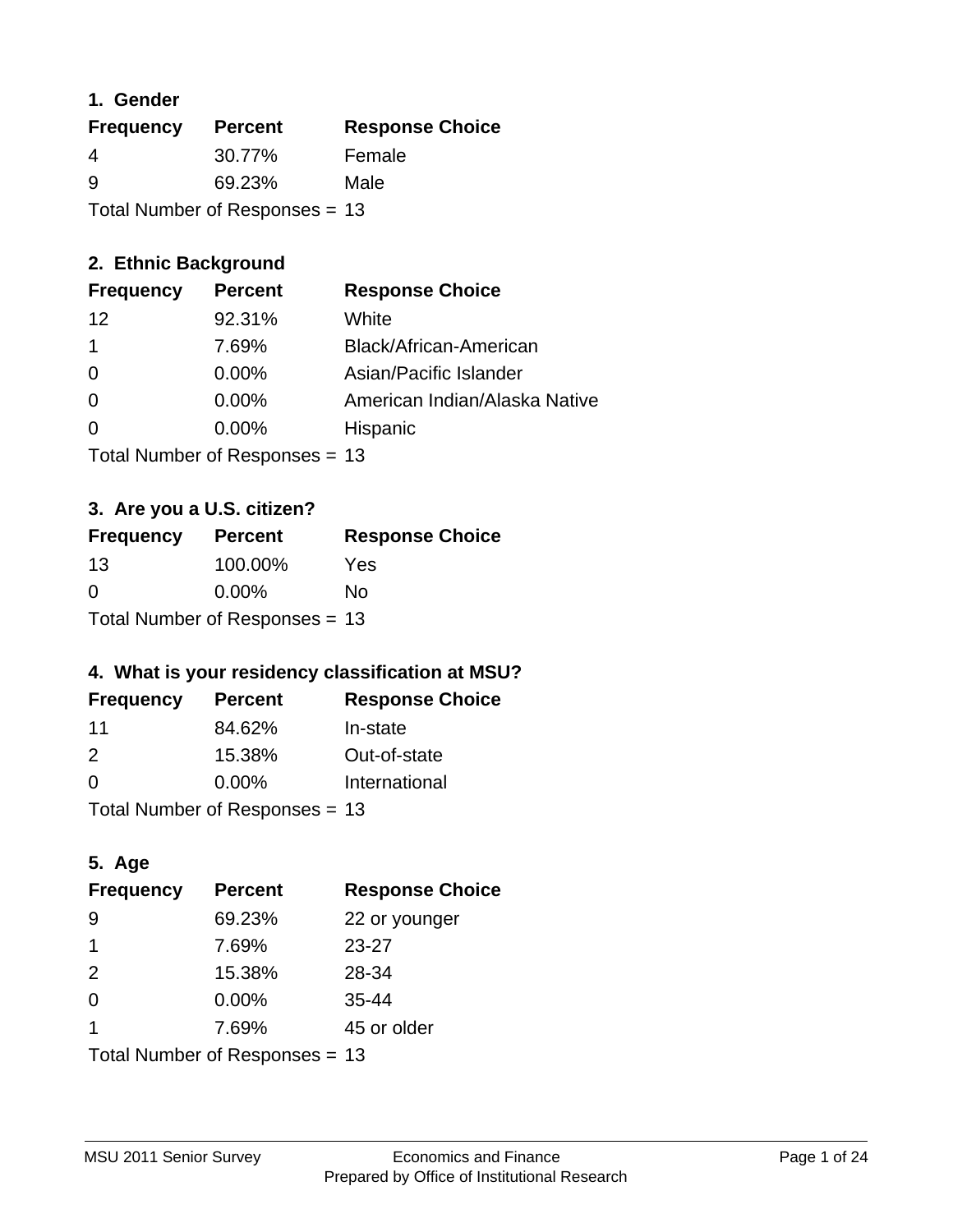**6. Has either of your parents received a bachelor's degree?**

| <b>Frequency</b>                 | <b>Percent</b> | <b>Response Choice</b> |
|----------------------------------|----------------|------------------------|
| 6                                | 46.15%         | Yes                    |
| -7                               | 53.85%         | No                     |
| Total Number of Responses $= 13$ |                |                        |

# **7. Has either of your parents received a degree from Murray State?**

| <b>Frequency</b> | <b>Percent</b> | <b>Response Choice</b> |
|------------------|----------------|------------------------|
| -3               | 23.08%         | Yes                    |
| 10               | 76.92%         | No                     |

Total Number of Responses = 13

# **8. What was your original entry status to MSU?**

| <b>Frequency</b> | <b>Percent</b>                                                                                                                                                                                                                                                                                               | <b>Response Choice</b>                           |
|------------------|--------------------------------------------------------------------------------------------------------------------------------------------------------------------------------------------------------------------------------------------------------------------------------------------------------------|--------------------------------------------------|
| 8                | 61.54%                                                                                                                                                                                                                                                                                                       | Freshman                                         |
| $\overline{1}$   | 7.69%                                                                                                                                                                                                                                                                                                        | Transfer from community college/technical school |
| $\overline{4}$   | 30.77%                                                                                                                                                                                                                                                                                                       | Transfer from 4-yr institution                   |
|                  | $T_{\rm eff}$ and the state of $T_{\rm eff}$ and $T_{\rm eff}$ and $T_{\rm eff}$ and $T_{\rm eff}$ and $T_{\rm eff}$ and $T_{\rm eff}$ and $T_{\rm eff}$ and $T_{\rm eff}$ and $T_{\rm eff}$ and $T_{\rm eff}$ and $T_{\rm eff}$ and $T_{\rm eff}$ and $T_{\rm eff}$ and $T_{\rm eff}$ and $T_{\rm eff}$ and |                                                  |

Total Number of Responses = 13

# **9. If transfer student, how many credits were transferred?**

| <b>Frequency</b>               | <b>Percent</b> | <b>Response Choice</b> |
|--------------------------------|----------------|------------------------|
| -0                             | $0.00\%$       | 12 or fewer            |
| $\mathcal{P}$                  | 40.00%         | $13 - 30$              |
| $\mathcal{P}$                  | 40.00%         | $31 - 60$              |
|                                | 20.00%         | Over <sub>60</sub>     |
| $Total Number of DoEROROR = F$ |                |                        |

I otal Number of Responses  $= 5$ 

# **10. If transfer student, approximately what percent of your University Studies (general education) classes did you take at Murray State?**

| <b>Frequency</b>                | <b>Percent</b> | <b>Response Choice</b> |
|---------------------------------|----------------|------------------------|
| -1                              | 20.00%         | Under 25%              |
| 2                               | 40.00%         | 25-49%                 |
| $\overline{1}$                  | 20.00%         | 50-74%                 |
| 1                               | 20.00%         | 75-100%                |
| Total Number of Responses $= 5$ |                |                        |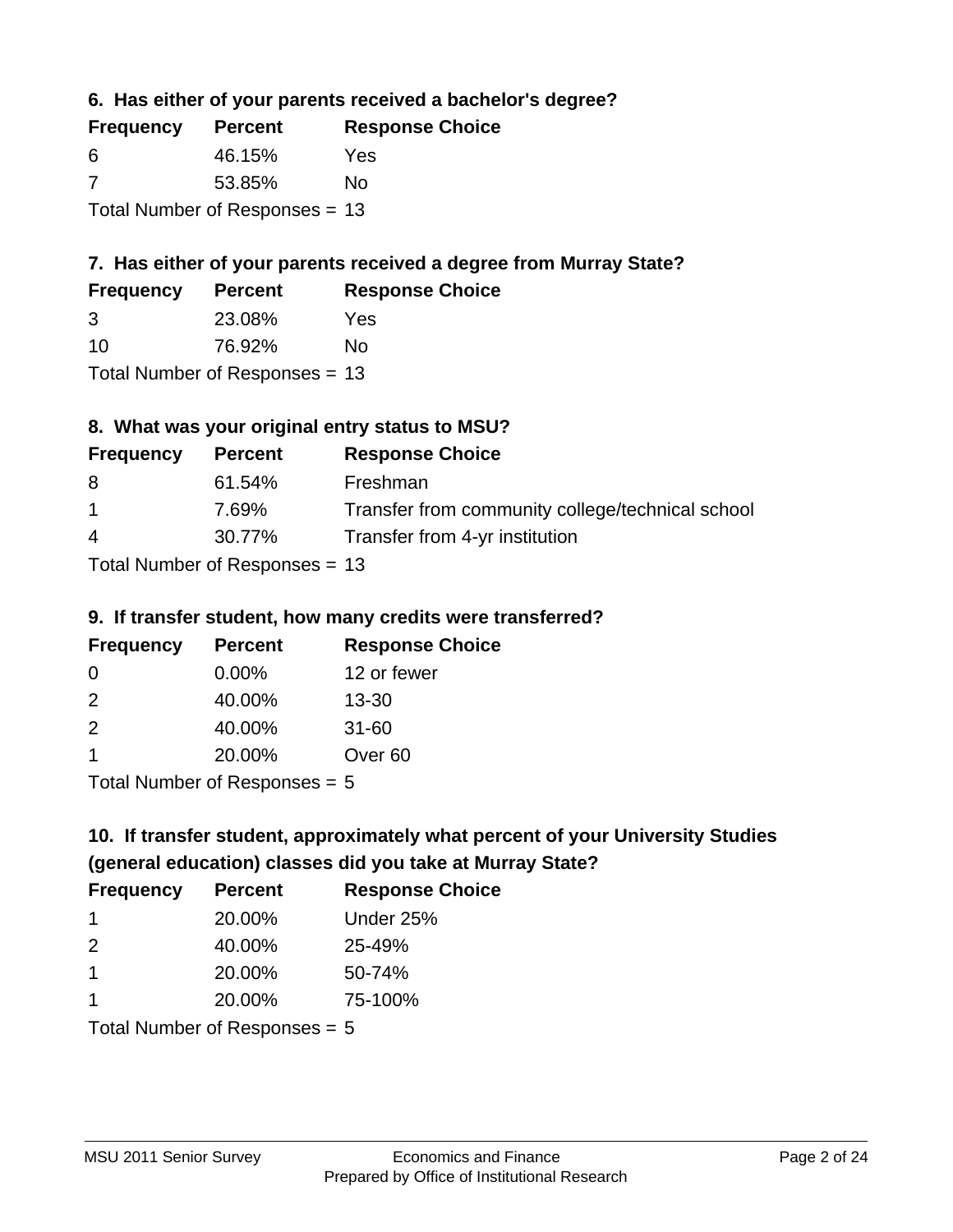### **11. What has been your attendance status at MSU?**

| <b>Frequency</b>               | <b>Percent</b> | <b>Response Choice</b>     |
|--------------------------------|----------------|----------------------------|
| 13                             | 100.00%        | <b>Primarily full-time</b> |
| 0                              | $0.00\%$       | <b>Primarily part-time</b> |
| Total Number of Responses = 13 |                |                            |

# **12. In which Residential College are you a member?**

| <b>Frequency</b> | <b>Percent</b> | <b>Response Choice</b>            |
|------------------|----------------|-----------------------------------|
| 1                | 7.69%          | Do not know                       |
|                  | 7.69%          | <b>Clark College</b>              |
| 4                | 30.77%         | <b>Elizabeth College</b>          |
| 0                | 0.00%          | <b>Franklin-Springer Colleges</b> |
| 2                | 15.38%         | <b>Hart College</b>               |
|                  | 7.69%          | <b>Hester College</b>             |
|                  | 7.69%          | <b>Regents College</b>            |
| 0                | 0.00%          | <b>Richmond College</b>           |
| 3                | 23.08%         | <b>White College</b>              |
|                  |                |                                   |

Total Number of Responses = 13

# **13. Have you ever received any type of Financial Aid while at MSU? (Scholarships, grants, work-study, etc.)**

| <b>Frequency</b>               | <b>Percent</b> | <b>Response Choice</b> |  |
|--------------------------------|----------------|------------------------|--|
| 10                             | 76.92%         | Yes                    |  |
| 3                              | 23.08%         | No                     |  |
| Total Number of Responses = 13 |                |                        |  |

**14. What degree are you seeking at this time?**

| <b>Frequency</b> | <b>Percent</b>                 | <b>Response Choice</b> |
|------------------|--------------------------------|------------------------|
| -1               | 7.69%                          | Associate              |
| 12               | 92.31%                         | <b>Baccalaureate</b>   |
|                  | Total Number of Responses = 13 |                        |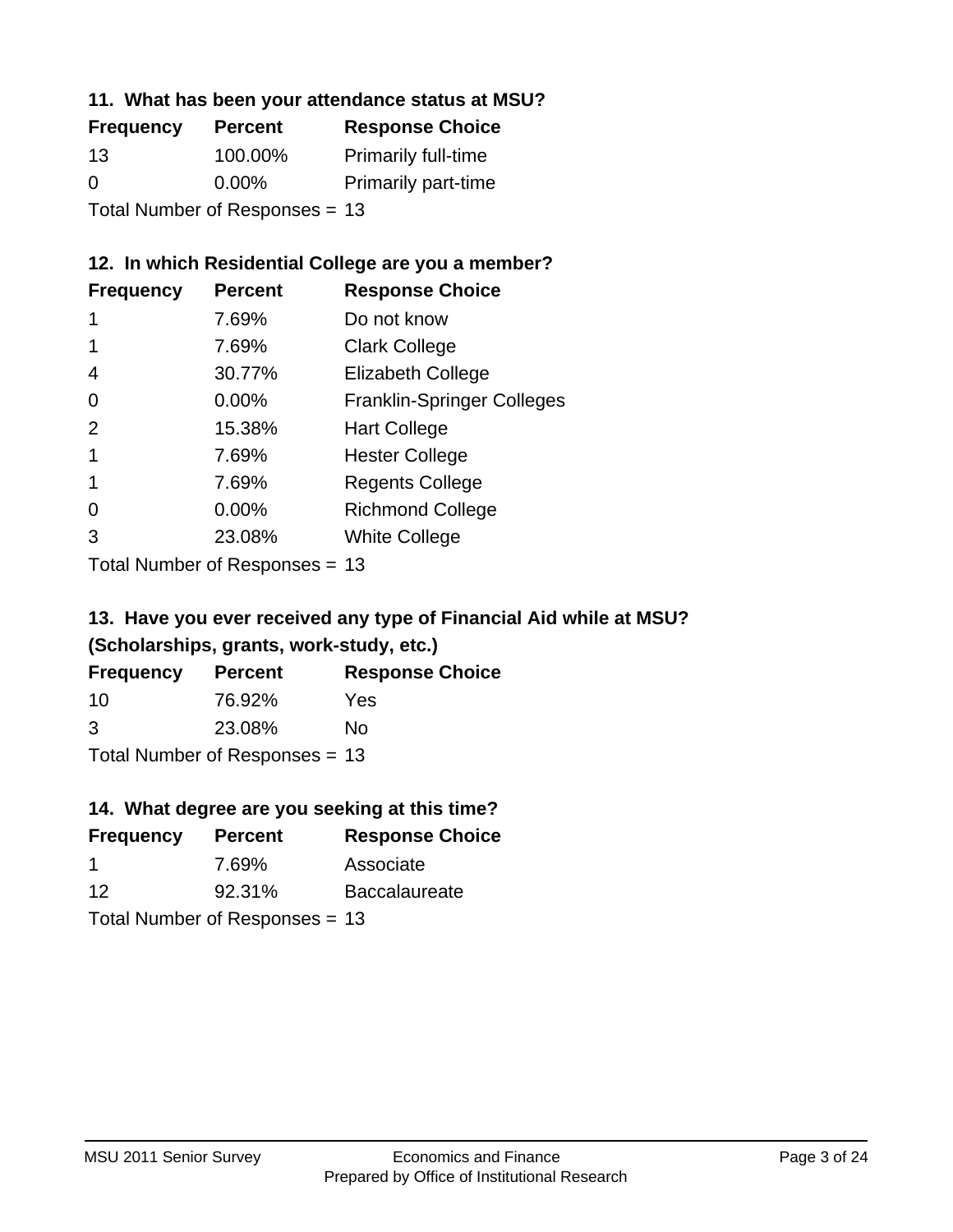**15. How many years will it take you to complete your degree from the point of your initial enrollment in college (including any time at a previous institution)?**

| <b>Frequency</b> | <b>Percent</b> | <b>Response Choice</b> |
|------------------|----------------|------------------------|
| $\Omega$         | 0.00%          | Two                    |
| 1                | 7.69%          | <b>Three</b>           |
| 8                | 61.54%         | Four                   |
| $\mathbf 1$      | 7.69%          | Five                   |
| $\mathbf 1$      | 7.69%          | <b>Six</b>             |
| 2                | 15.38%         | More than six          |
|                  |                |                        |

Total Number of Responses = 13

#### **16. In what range does your grade point average fall?**

| <b>Frequency</b> | <b>Percent</b> | <b>Response Choice</b> |
|------------------|----------------|------------------------|
|                  | 7.69%          | $2.00 - 2.50$          |
| -5               | 38.46%         | $2.51 - 3.00$          |
| -5               | 38.46%         | $3.01 - 3.50$          |
| 2                | 15.38%         | $3.51 - 4.00$          |
|                  |                |                        |

Total Number of Responses = 13

# **They are used to sort the data, and do not appear in this table Questions 17 and 18 relate to department and program information.**

### **19. For what purpose did you enroll at MSU?**

| <b>Frequency</b> | <b>Percent</b>                  | <b>Response Choice</b>                    |
|------------------|---------------------------------|-------------------------------------------|
| 0                | $0.00\%$                        | To receive an associate degree            |
| 13               | 100.00%                         | To receive a baccalaureate degree         |
| 0                | $0.00\%$                        | To take a few job related courses         |
| $\Omega$         | $0.00\%$                        | To transfer to another college/university |
|                  | Total Number of Reconnect $-13$ |                                           |

Total Number of Responses  $= 13$ 

# **20. What is the highest degree you eventually hope to receive?**

| <b>Frequency</b> | <b>Percent</b>             | <b>Response Choice</b> |
|------------------|----------------------------|------------------------|
| 0                | $0.00\%$                   | Associate              |
| 3                | 23.08%                     | <b>Baccalaureate</b>   |
| 8                | 61.54%                     | Graduate               |
| 2                | 15.38%                     | Professional           |
|                  | Total Number of Deepersoon |                        |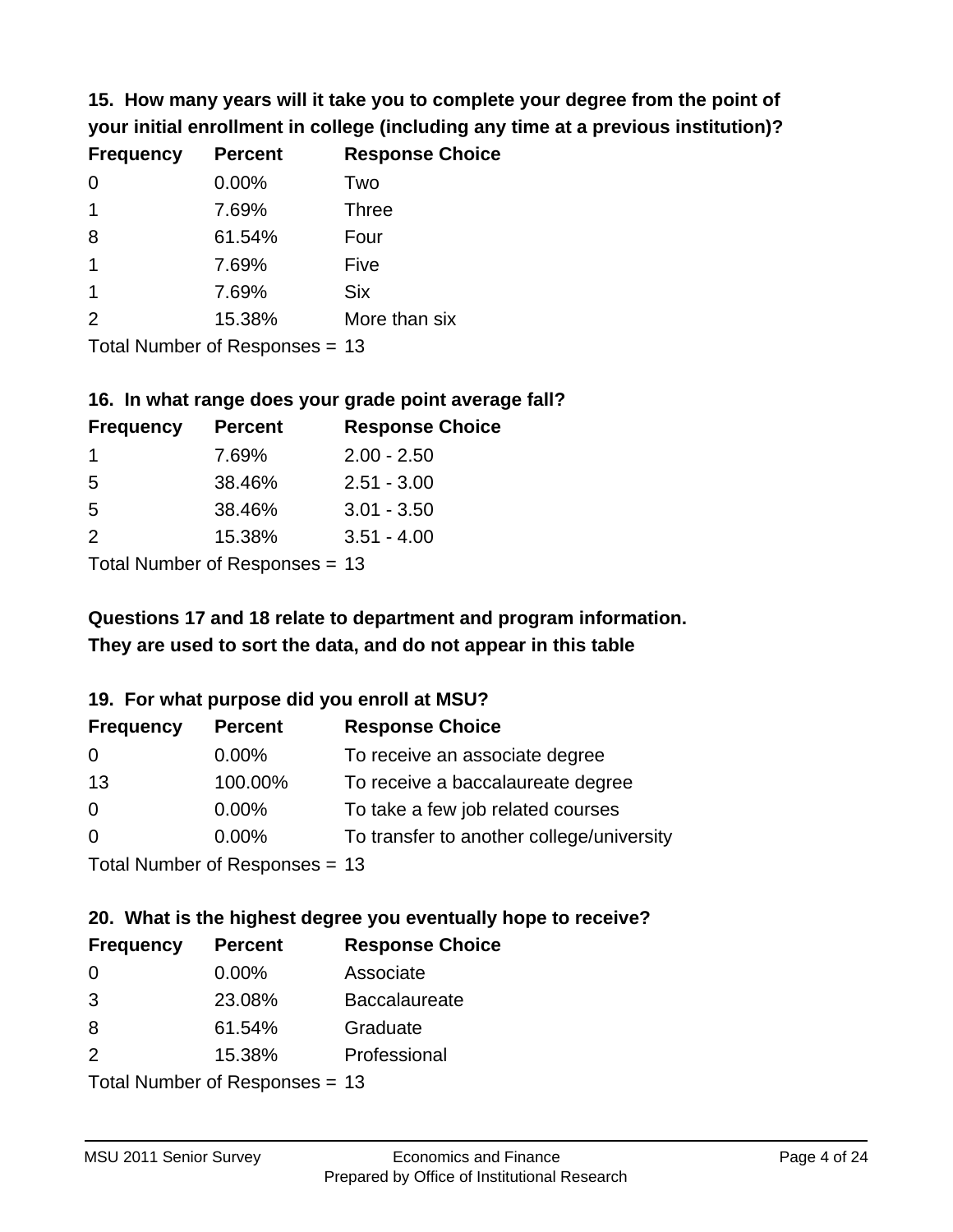### **21. Which best describes your situation?**

| <b>Frequency</b> | <b>Percent</b> | <b>Response Choice</b>               |
|------------------|----------------|--------------------------------------|
| -5               | 38.46%         | Did not change major/area            |
| $\Omega$         | $0.00\%$       | Did not initially declare major/area |
| 8                | 61.54%         | Changed major/area                   |
|                  |                |                                      |

Total Number of Responses = 13

# **22. While school was in session during the past year, how many hours per week, on average, did you work for pay?**

| <b>Frequency</b> | <b>Percent</b> | <b>Response Choice</b> |
|------------------|----------------|------------------------|
| 3                | 23.08%         | Did not work           |
| $\overline{1}$   | 7.69%          | Worked 1-10 hrs        |
| 3                | 23.08%         | Worked 11-20 hrs       |
| 5                | 38.46%         | Worked 21-30 hrs       |
| $\Omega$         | 0.00%          | Worked 31-40 hrs       |
| -1               | 7.69%          | Worked over 40 hrs     |
|                  |                |                        |

Total Number of Responses = 13

### **23. For the most part, were classes offered at times convenient to you?**

| <b>Frequency</b>                 | <b>Percent</b> | <b>Response Choice</b> |
|----------------------------------|----------------|------------------------|
| 10                               | 83.33%         | Yes                    |
| $\mathcal{P}$                    | 16.67%         | No.                    |
| Total Number of Responses = $12$ |                |                        |

### **24. If no, what time would you have preferred?**

| <b>Frequency</b> | <b>Percent</b>                  | <b>Response Choice</b> |
|------------------|---------------------------------|------------------------|
| 0                | $0.00\%$                        | Late afternoon         |
| 0                | $0.00\%$                        | Evening                |
| $\Omega$         | $0.00\%$                        | Weekend                |
| 2                | 100.00%                         | During the day         |
|                  | Total Number of Responses = $2$ |                        |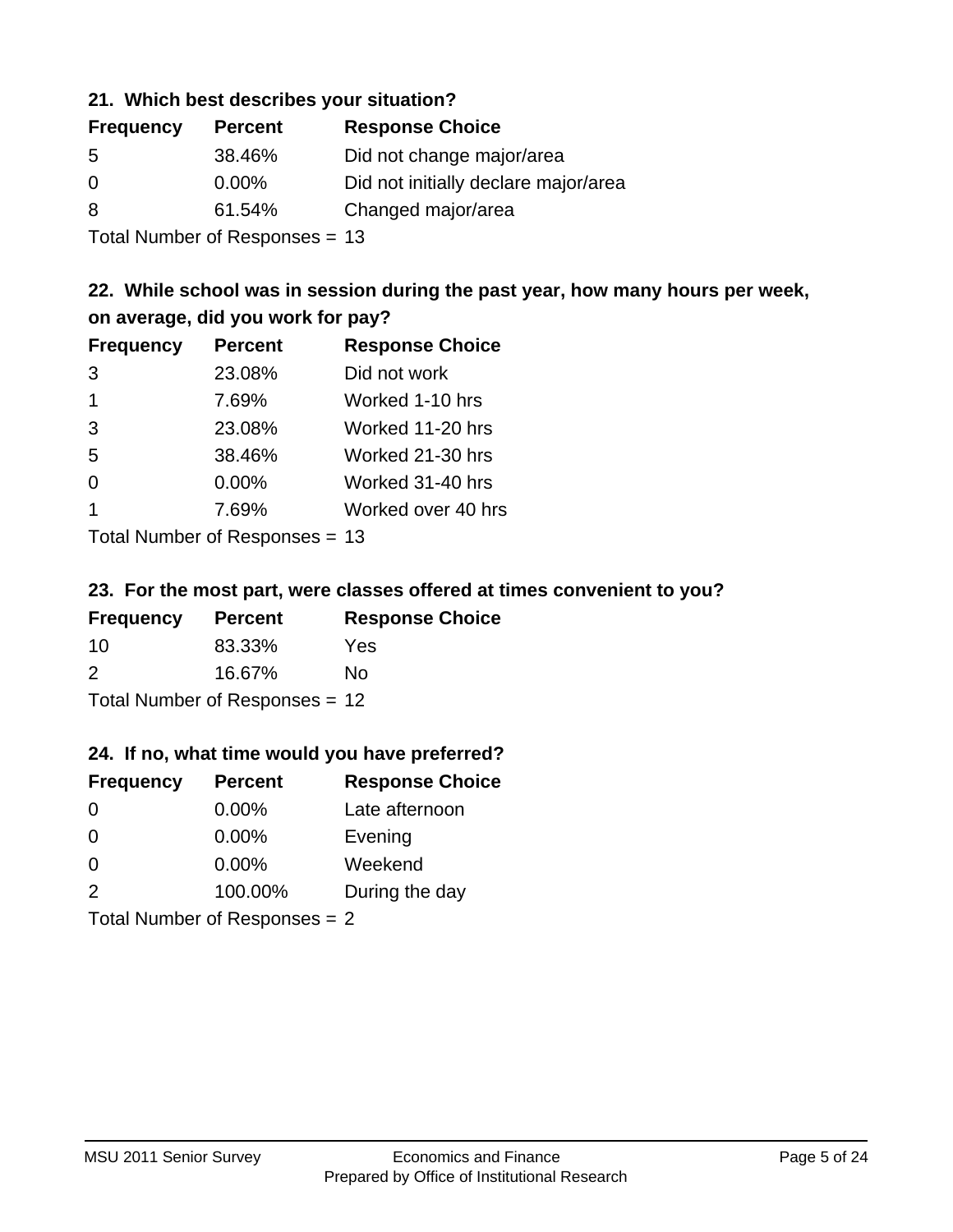# **25. Which best describes the location where you completed the majority of your**

| coursework? |  |
|-------------|--|
|-------------|--|

| <b>Frequency</b> | <b>Percent</b>                 | <b>Response Choice</b> |
|------------------|--------------------------------|------------------------|
| 13               | 100.00%                        | Murray                 |
| 0                | 0.00%                          | Paducah                |
| 0                | 0.00%                          | Ft. Campbell           |
| $\overline{0}$   | 0.00%                          | Madisonville           |
| 0                | 0.00%                          | Hopkinsville           |
| 0                | $0.00\%$                       | Henderson              |
| 0                | 0.00%                          | On the Internet        |
| 0                | 0.00%                          | Other                  |
|                  | Total Number of Responses = 13 |                        |

### **26. Did you take any online courses while at Murray State?**

| <b>Frequency</b> | <b>Percent</b>                   | <b>Response Choice</b> |
|------------------|----------------------------------|------------------------|
| -5               | 38.46%                           | Yes                    |
| -8               | 61.54%                           | No                     |
|                  | Total Number of Responses = $13$ |                        |

# **27. Did it take you an extra semester or more to complete degree requirements at Murray State?**

| <b>Frequency</b> | <b>Percent</b>                 | <b>Response Choice</b> |
|------------------|--------------------------------|------------------------|
| 7                | 53.85%                         | Yes                    |
| 6                | 46.15%                         | No                     |
|                  | Total Number of Responses = 13 |                        |

**28. If yes, why did it take you an extra semester or more?**

|                  | ZO. II YES, WITY UIU IL LANG YUU AH GALIA SEHIGSLEI UI HIUIGI: |                                                              |  |  |  |
|------------------|----------------------------------------------------------------|--------------------------------------------------------------|--|--|--|
| <b>Frequency</b> | <b>Percent</b>                                                 | <b>Response Choice</b>                                       |  |  |  |
| $\mathbf 0$      | $0.00\%$                                                       | Work obligation limited my enrollment.                       |  |  |  |
| 2                | 22.22%                                                         | Family obligations limited my enrollment.                    |  |  |  |
| $\mathbf 0$      | $0.00\%$                                                       | Tuition and other costs of attendance limited my enrollment. |  |  |  |
| $\overline{4}$   | 44.44%                                                         | A decision to change majors added to my requirements.        |  |  |  |
| $\mathbf{1}$     | 11.11%                                                         | A required course or courses were not offered.               |  |  |  |
| $\overline{1}$   | 11.11%                                                         | Credits were lost transferring to Murray State.              |  |  |  |
| $\mathbf{1}$     | 11.11%                                                         | Other                                                        |  |  |  |
|                  | $Total Number of DoEROR 0 = 0$                                 |                                                              |  |  |  |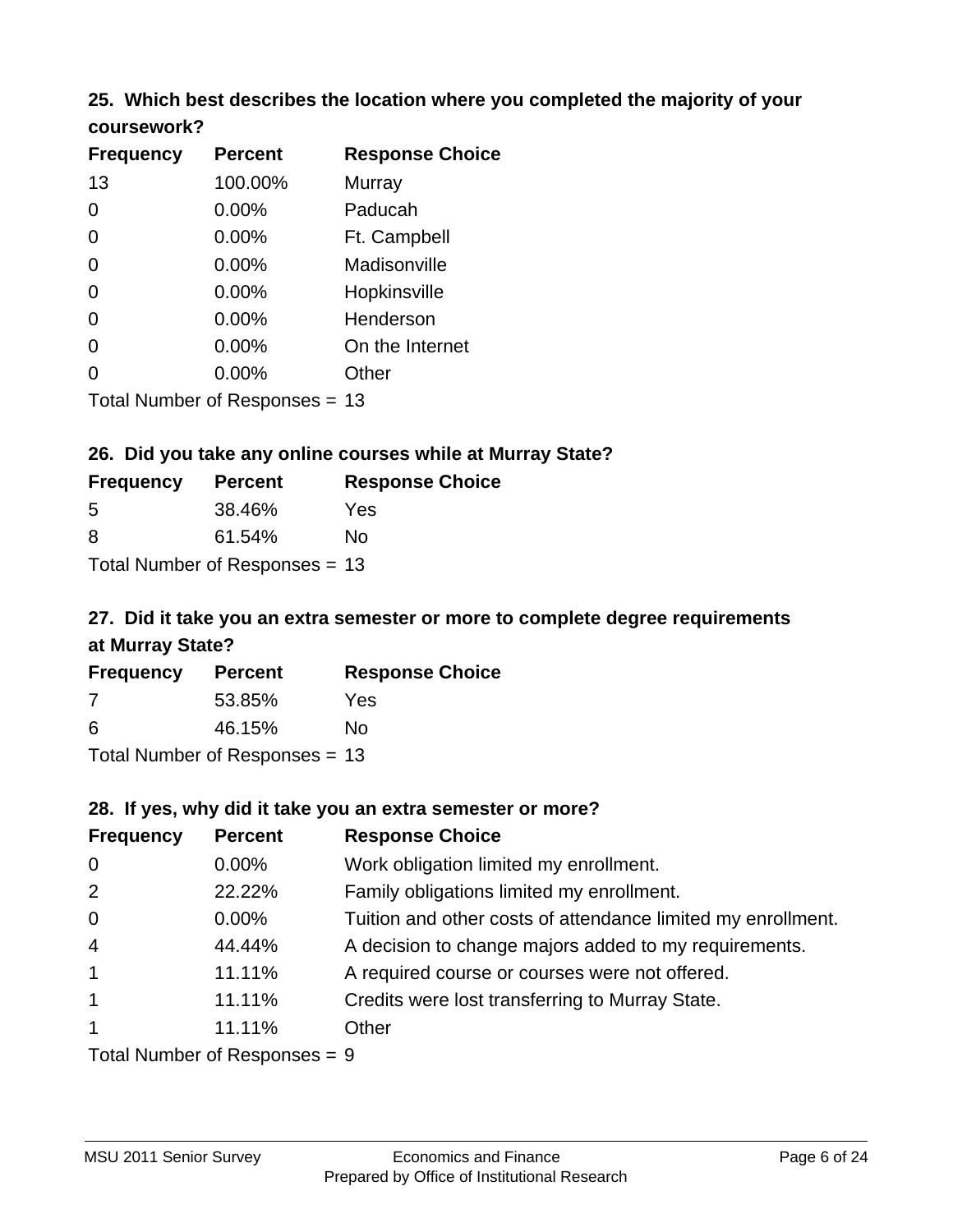# **29. Did you have trouble getting any course(s) you needed while at Murray State?**

| <b>Frequency</b>                 | <b>Percent</b> | <b>Response Choice</b> |  |
|----------------------------------|----------------|------------------------|--|
| -3                               | 23.08%         | Yes                    |  |
| -9                               | 69.23%         | Nο                     |  |
| Total Number of Responses $= 12$ |                |                        |  |

### **30. If yes, why did you have trouble getting the course?**

| <b>Frequency</b> | <b>Percent</b> | <b>Response Choice</b>                                |
|------------------|----------------|-------------------------------------------------------|
| 2                | 66.67%         | Not offered the semester I needed it.                 |
| $\overline{0}$   | $0.00\%$       | Not offered at hours convenient to my work schedule.  |
| $\overline{0}$   | $0.00\%$       | Not offered at hours suitable for my school schedule. |
| $\overline{1}$   | 33.33%         | All course sections were closed.                      |
| $\overline{0}$   | $0.00\%$       | I was unaware of the prerequisites for the course.    |
|                  |                |                                                       |

Total Number of Responses = 3

# **31. Which statement best describes your experience with off-campus coop/internship?**

| <b>Frequency</b>                       | <b>Percent</b> | <b>Response Choice</b>             |
|----------------------------------------|----------------|------------------------------------|
| 10                                     | 76.92%         | Cannot judge, I did not have one.  |
| 2                                      | 15.38%         | My experience was very valuable.   |
| $\overline{1}$                         | 7.69%          | My experience was valuable.        |
| $\Omega$                               | $0.00\%$       | My experience was of little value. |
| $\Omega$                               | 0.00%          | My experience was of no value.     |
| $\mathbf{r}$ . The set of $\mathbf{r}$ |                |                                    |

Total Number of Responses = 13

# **32. Which statement best describes your experience with on-campus faculty-directed research, scholarly, or creative project?**

| <b>Frequency</b> | <b>Percent</b>            | <b>Response Choice</b>             |
|------------------|---------------------------|------------------------------------|
| 8                | 61.54%                    | Cannot judge; I did not have one.  |
| 3                | 23.08%                    | My experience was very valuable.   |
| 2                | 15.38%                    | My experience was valuable.        |
| $\Omega$         | $0.00\%$                  | My experience was of little value. |
| $\Omega$         | $0.00\%$                  | My experience was of no value.     |
|                  | Total Number of Desponses |                                    |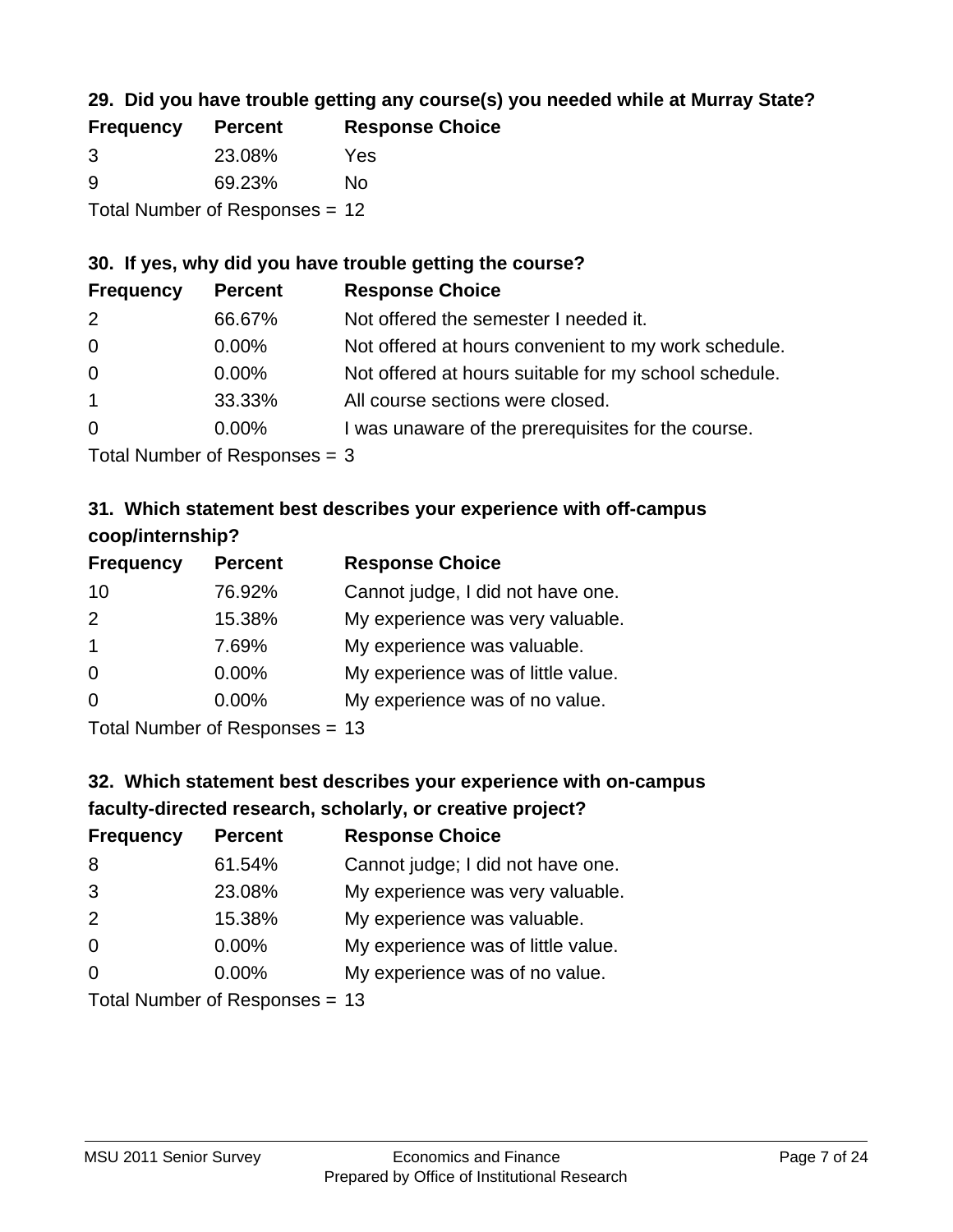#### **33. Which statement best describes your experience with academic advising in your major/area?**

| 11.70011110001701001 |                |                                                       |
|----------------------|----------------|-------------------------------------------------------|
| <b>Frequency</b>     | <b>Percent</b> | <b>Response Choice</b>                                |
| 0                    | $0.00\%$       | Cannot judge; I did not make use of the opportunity.  |
| 10                   | 76.92%         | I was satisfied with information my adviser provided. |
| 3                    | 23.08%         | Advice was inaccurate, incomplete, or misleading.     |
| $\overline{0}$       | $0.00\%$       | My adviser was not available.                         |
|                      |                |                                                       |

Total Number of Responses = 13

## **For questions 34-48, indicate the extent to which you were satisfied.**

| 34. Class size relative to type of course |  |  |  |  |  |  |  |  |
|-------------------------------------------|--|--|--|--|--|--|--|--|
|-------------------------------------------|--|--|--|--|--|--|--|--|

| <b>Frequency</b> | <b>Percent</b>                  | <b>Response Choice</b> |
|------------------|---------------------------------|------------------------|
| -7               | 53.85%                          | Very satisfied         |
| 6                | 46.15%                          | Satisfied              |
| $\Omega$         | $0.00\%$                        | <b>Dissatisfied</b>    |
| $\Omega$         | $0.00\%$                        | Very dissatisfied      |
|                  | Total Number of Responses $-13$ |                        |

Total Number of Responses = 13

### **35. Out-of-class availability of faculty**

| <b>Frequency</b> | <b>Percent</b>              | <b>Response Choice</b> |
|------------------|-----------------------------|------------------------|
| 4                | 30.77%                      | Very satisfied         |
| 8                | 61.54%                      | Satisfied              |
| $\mathbf 1$      | 7.69%                       | <b>Dissatisfied</b>    |
| $\Omega$         | $0.00\%$                    | Very dissatisfied      |
|                  | $Total Number of Denonce -$ |                        |

Total Number of Responses = 13

# **36. Effectiveness of your high school preparation for college work**

| <b>Frequency</b> | <b>Percent</b>                  | <b>Response Choice</b> |
|------------------|---------------------------------|------------------------|
| 4                | 30.77%                          | Very satisfied         |
| 4                | 30.77%                          | Satisfied              |
| $\overline{4}$   | 30.77%                          | <b>Dissatisfied</b>    |
| $\mathbf 1$      | 7.69%                           | Very dissatisfied      |
|                  | Total Number of Reconnect $-13$ |                        |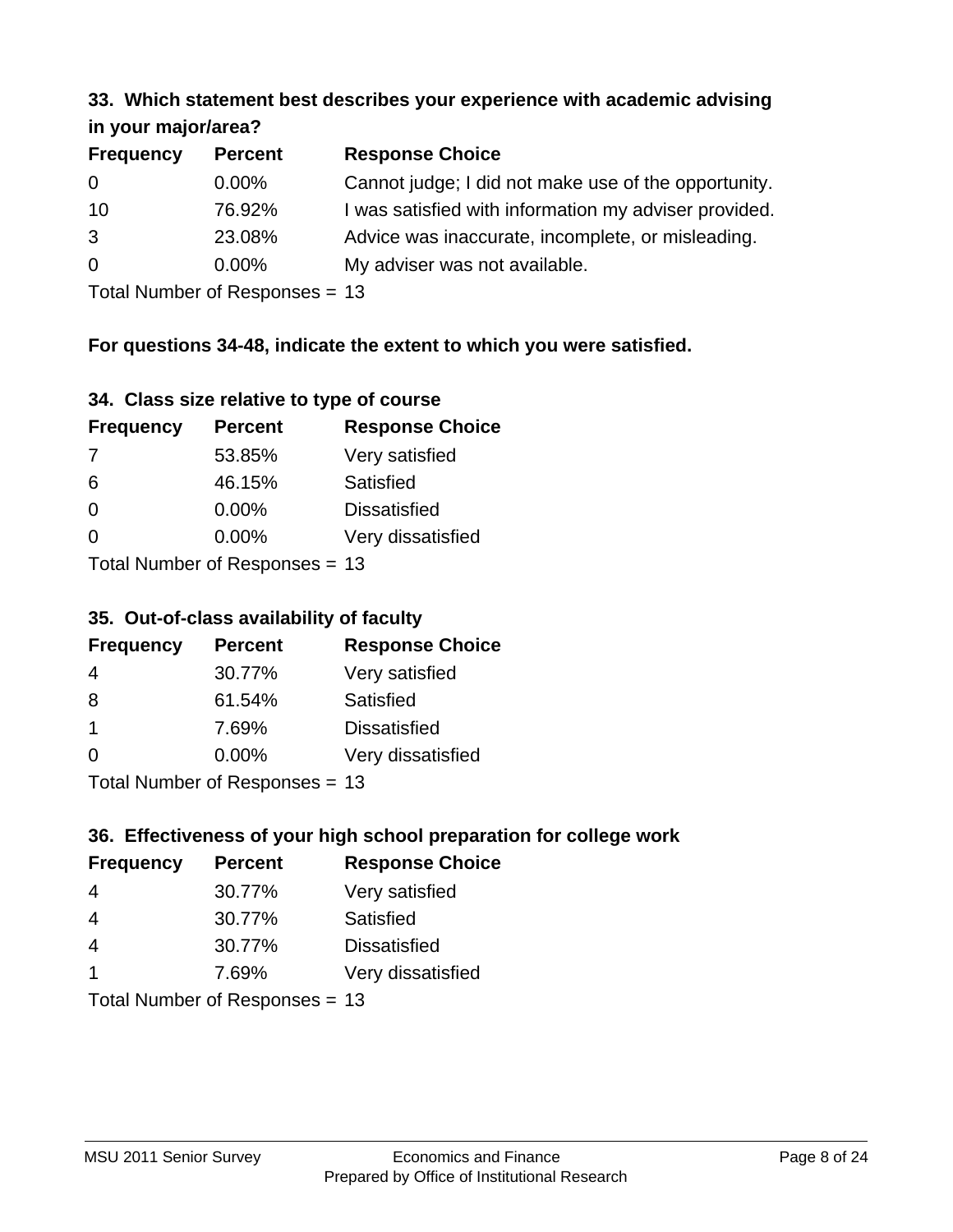# **37. Fairness of faculty in their treatment of individual students**

| <b>Frequency</b> | <b>Percent</b> | <b>Response Choice</b> |
|------------------|----------------|------------------------|
| -5               | 38.46%         | Very satisfied         |
| 7                | 53.85%         | Satisfied              |
| $\Omega$         | 0.00%          | <b>Dissatisfied</b>    |
|                  | 7.69%          | Very dissatisfied      |
|                  |                |                        |

Total Number of Responses = 13

### **38. Overall quality of instruction at Murray State**

| <b>Frequency</b> | <b>Percent</b>                           | <b>Response Choice</b> |
|------------------|------------------------------------------|------------------------|
| 5                | 38.46%                                   | Very satisfied         |
| 8                | 61.54%                                   | Satisfied              |
| $\Omega$         | $0.00\%$                                 | <b>Dissatisfied</b>    |
| $\Omega$         | 0.00%                                    | Very dissatisfied      |
|                  | $T$ at all Message and $D$ are a serious |                        |

Total Number of Responses = 13

## **39. Quality of instruction in University Studies (General Education) courses**

| <b>Frequency</b>                       | <b>Percent</b> | <b>Response Choice</b> |
|----------------------------------------|----------------|------------------------|
|                                        | 7.69%          | Very satisfied         |
| 8                                      | 61.54%         | Satisfied              |
| 3                                      | 23.08%         | <b>Dissatisfied</b>    |
|                                        | 7.69%          | Very dissatisfied      |
| $Total Number of Denonce -\frac{1}{2}$ |                |                        |

Total Number of Responses = 13

### **40. Quality of instruction in your major**

| <b>Frequency</b> | <b>Percent</b>            | <b>Response Choice</b> |
|------------------|---------------------------|------------------------|
| 7                | 53.85%                    | Very satisfied         |
| 5                | 38.46%                    | Satisfied              |
| $\Omega$         | $0.00\%$                  | <b>Dissatisfied</b>    |
|                  | 7.69%                     | Very dissatisfied      |
|                  | Total Number of Deepersee |                        |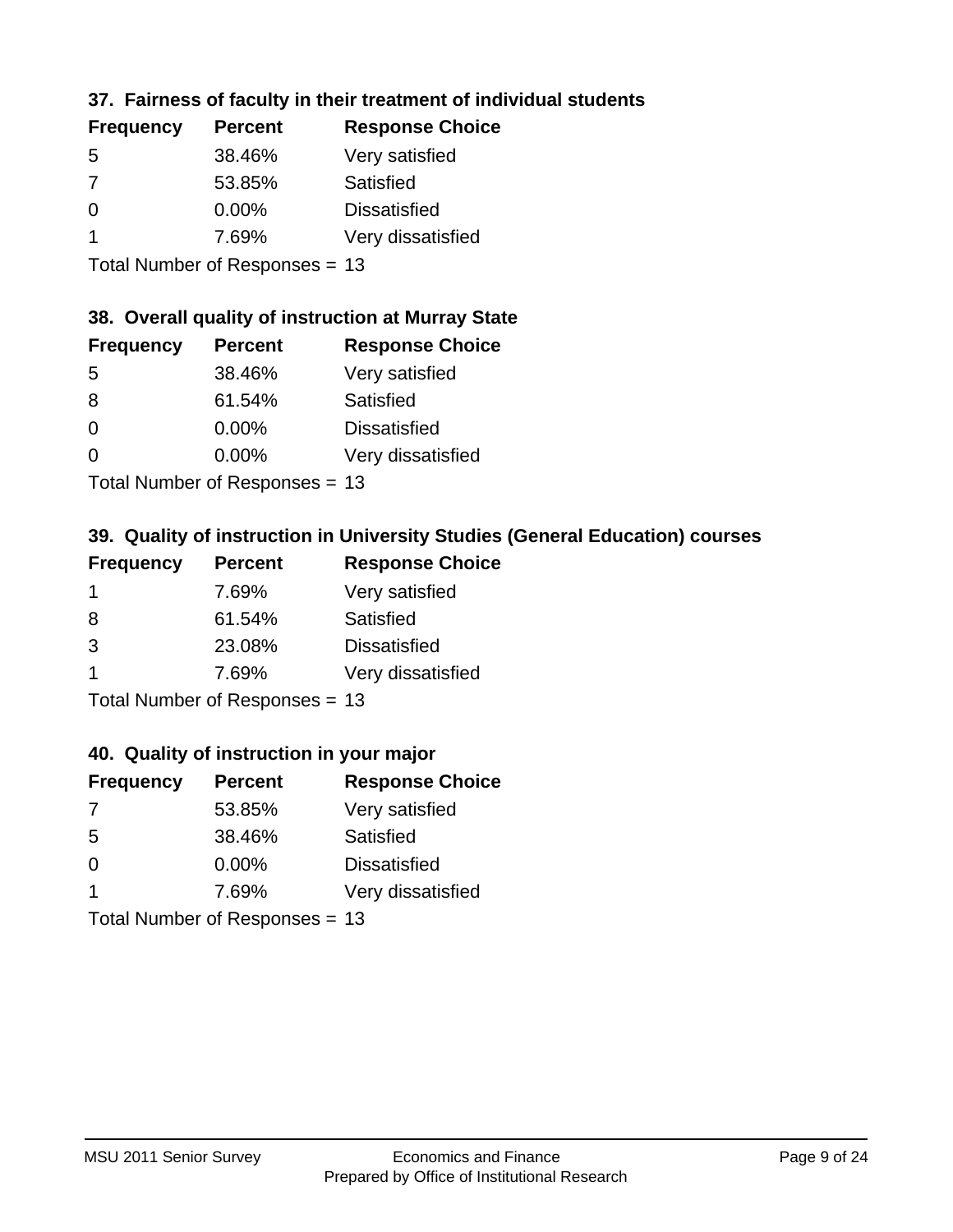# **41. Clarity of program objectives in your major**

| <b>Frequency</b> | <b>Percent</b> | <b>Response Choice</b> |
|------------------|----------------|------------------------|
|                  | 53.85%         | Very satisfied         |
| 4                | 30.77%         | Satisfied              |
| $\mathcal{P}$    | 15.38%         | <b>Dissatisfied</b>    |
| ∩                | $0.00\%$       | Very dissatisfied      |
|                  |                |                        |

Total Number of Responses = 13

### **42. Intellectual challenge of the academic program**

| <b>Frequency</b> | <b>Percent</b> | <b>Response Choice</b> |
|------------------|----------------|------------------------|
| .5               | 38.46%         | Very satisfied         |
| 7                | 53.85%         | Satisfied              |
| -1               | 7.69%          | <b>Dissatisfied</b>    |
| $\Omega$         | 0.00%          | Very dissatisfied      |
|                  |                |                        |

Total Number of Responses = 13

# **43. Encouragement and information from your major department for employment after graduation**

| <b>Frequency</b> | <b>Percent</b> | <b>Response Choice</b> |
|------------------|----------------|------------------------|
| 4                | 33.33%         | Very satisfied         |
| 5                | 41.67%         | Satisfied              |
| 3                | 25.00%         | <b>Dissatisfied</b>    |
| $\Omega$         | $0.00\%$       | Very dissatisfied      |
|                  |                |                        |

Total Number of Responses = 12

# **44. Availability of opportunities to engage in a faculty-mentored research,**

### **scholarly, or creative project in your area of study/interest**

| <b>Frequency</b> | <b>Percent</b> | <b>Response Choice</b> |
|------------------|----------------|------------------------|
| 4                | 33.33%         | Very satisfied         |
| 6                | 50.00%         | Satisfied              |
| $\mathcal{P}$    | 16.67%         | <b>Dissatisfied</b>    |
| $\Omega$         | 0.00%          | Very dissatisfied      |
|                  |                |                        |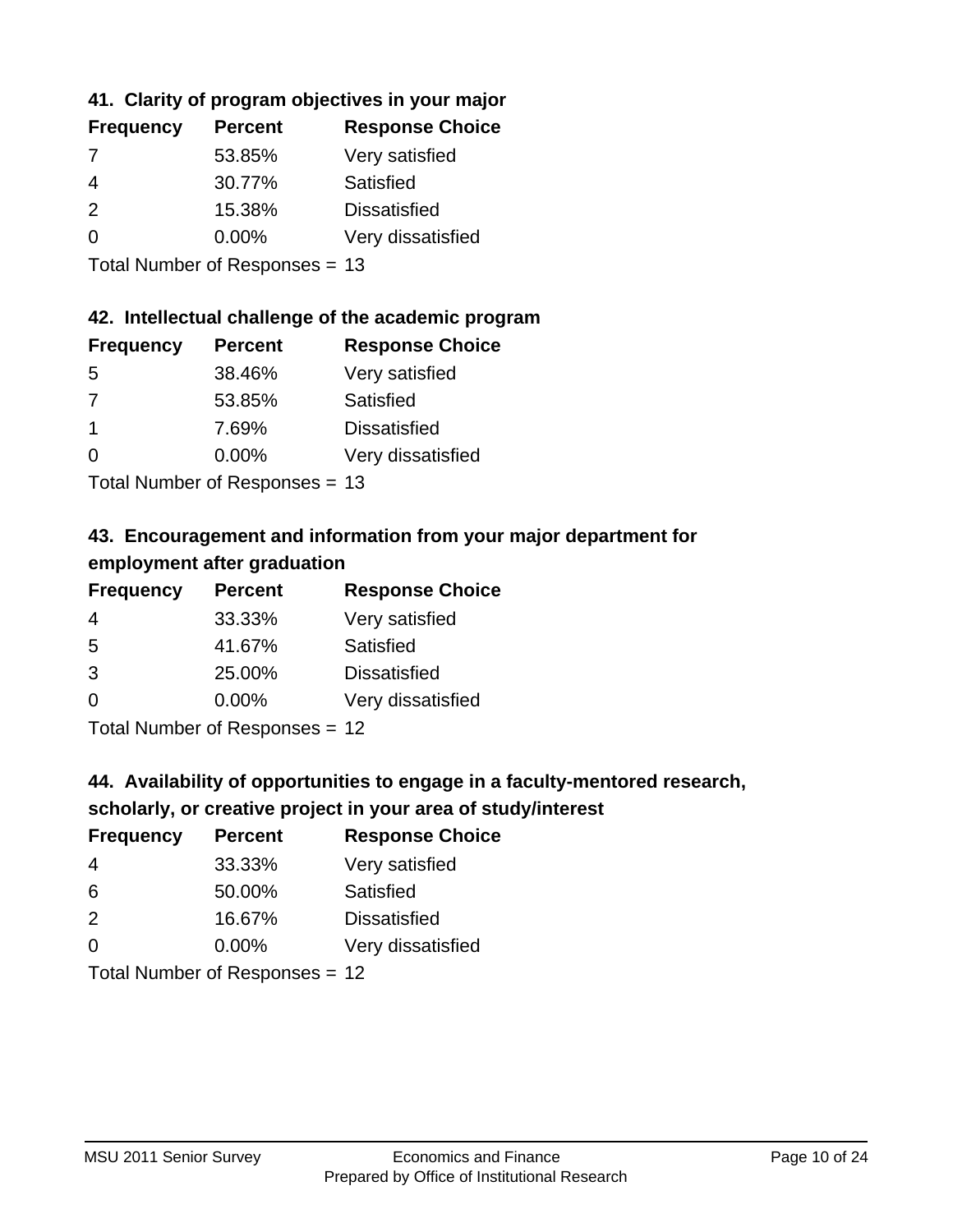### **45. Library hours**

| <b>Frequency</b> | <b>Percent</b> | <b>Response Choice</b> |
|------------------|----------------|------------------------|
| 3                | 23.08%         | Very satisfied         |
| 6                | 46.15%         | Satisfied              |
| 2                | 15.38%         | <b>Dissatisfied</b>    |
| 2                | 15.38%         | Very dissatisfied      |
|                  |                |                        |

Total Number of Responses = 13

### **46. Effectiveness of library personnel in meeting your information needs**

| <b>Frequency</b> | <b>Percent</b> | <b>Response Choice</b> |
|------------------|----------------|------------------------|
| 5                | 38.46%         | Very satisfied         |
| 5                | 38.46%         | Satisfied              |
| $\mathcal{P}$    | 15.38%         | <b>Dissatisfied</b>    |
|                  | 7.69%          | Very dissatisfied      |
|                  |                |                        |

Total Number of Responses = 13

# **47. Access to library resources on hand**

| <b>Frequency</b> | <b>Percent</b>            | <b>Response Choice</b> |
|------------------|---------------------------|------------------------|
| 4                | 30.77%                    | Very satisfied         |
| 6                | 46.15%                    | Satisfied              |
| 3                | 23.08%                    | <b>Dissatisfied</b>    |
| $\Omega$         | 0.00%                     | Very dissatisfied      |
|                  | Total Number of DoEROR 0. |                        |

Total Number of Responses = 13

# **48. Electronic access to library resources**

| <b>Frequency</b> | <b>Percent</b>                 | <b>Response Choice</b> |
|------------------|--------------------------------|------------------------|
| 6                | 46.15%                         | Very satisfied         |
| $\overline{4}$   | 30.77%                         | Satisfied              |
| 3                | 23.08%                         | <b>Dissatisfied</b>    |
| $\Omega$         | 0.00%                          | Very dissatisfied      |
|                  | Total Number of Responses = 13 |                        |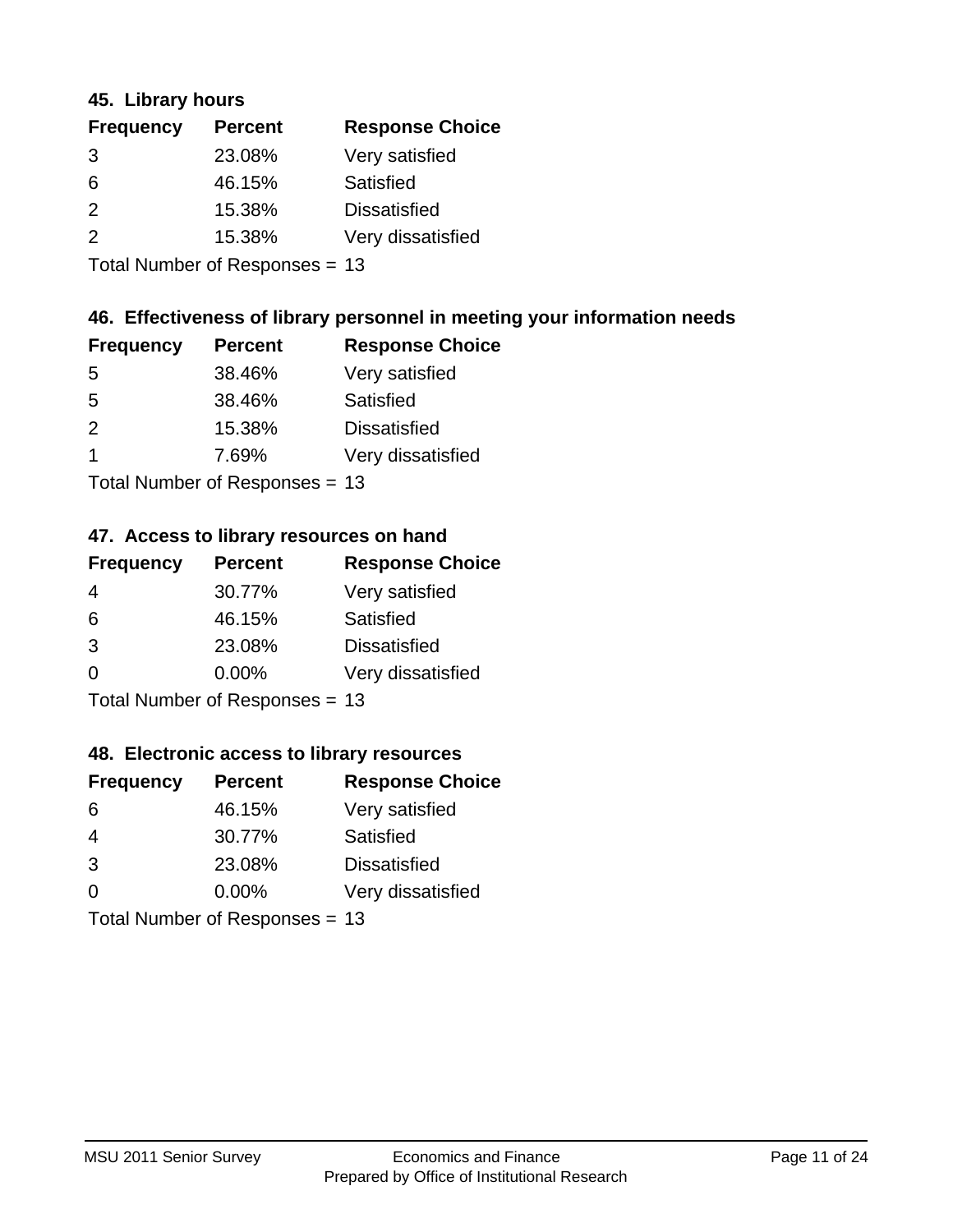**was in helping you achieve these goals. For questions 49-55, please indicate how effective University Studies at MSU** 

### **49. Writing Skills**

| <b>Frequency</b> | <b>Percent</b>                 | <b>Response Choice</b> |
|------------------|--------------------------------|------------------------|
| 3                | 23.08%                         | Very effective         |
| 6                | 46.15%                         | Effective              |
| 3                | 23.08%                         | Ineffective            |
| $\overline{1}$   | 7.69%                          | Very ineffective       |
|                  | Total Number of Responses = 13 |                        |

### **50. Speaking Skills**

| <b>Frequency</b> | <b>Percent</b>                 | <b>Response Choice</b> |
|------------------|--------------------------------|------------------------|
| 1                | 7.69%                          | Very effective         |
| 10               | 76.92%                         | Effective              |
| $\mathcal{P}$    | 15.38%                         | Ineffective            |
| $\Omega$         | $0.00\%$                       | Very ineffective       |
|                  | Total Number of Responses = 13 |                        |

#### **51. Critical Thinking Skills**

| <b>Frequency</b> | <b>Percent</b>                         | <b>Response Choice</b> |
|------------------|----------------------------------------|------------------------|
| 4                | 30.77%                                 | Very effective         |
| 7                | 53.85%                                 | Effective              |
| -1               | 7.69%                                  | Ineffective            |
| -1               | 7.69%                                  | Very ineffective       |
|                  | $Total Number of Denonce -\frac{1}{2}$ |                        |

Total Number of Responses = 13

# **52. Computer Technology**

| <b>Frequency</b> | <b>Percent</b>                 | <b>Response Choice</b> |
|------------------|--------------------------------|------------------------|
| 5                | 38.46%                         | Very effective         |
| 7                | 53.85%                         | Effective              |
| $\mathbf 1$      | 7.69%                          | Ineffective            |
| $\Omega$         | 0.00%                          | Very ineffective       |
|                  | Total Number of Responses = 13 |                        |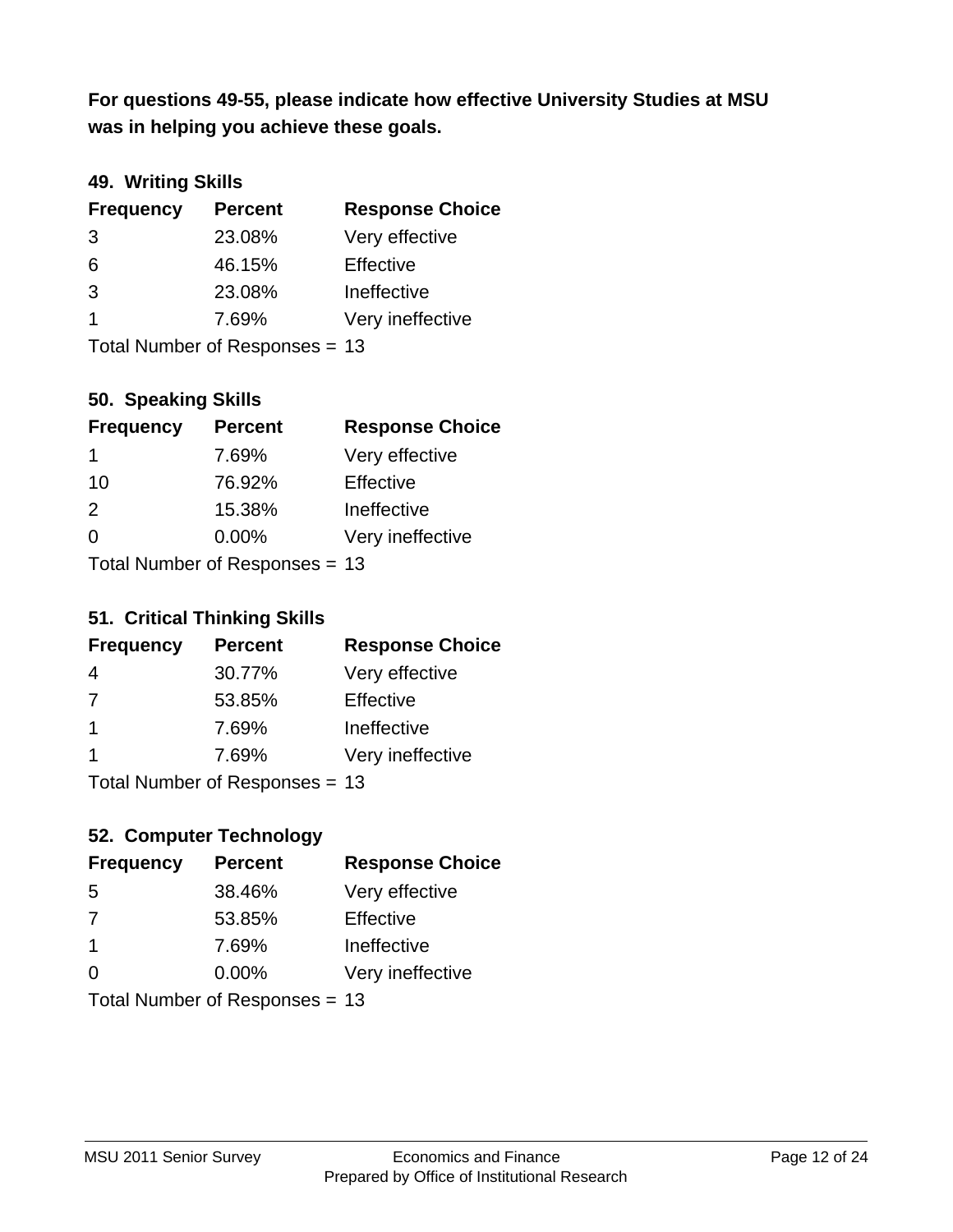### **53. General Knowledge in the liberal arts and sciences**

| <b>Frequency</b> | <b>Percent</b> | <b>Response Choice</b> |
|------------------|----------------|------------------------|
| 4                | 30.77%         | Very effective         |
| 6                | 46.15%         | Effective              |
| 3                | 23.08%         | Ineffective            |
| $\Omega$         | 0.00%          | Very ineffective       |
|                  |                |                        |

Total Number of Responses = 13

### **54. International Perspectives**

| <b>Frequency</b> | <b>Percent</b> | <b>Response Choice</b> |
|------------------|----------------|------------------------|
| 4                | 30.77%         | Very effective         |
| 6                | 46.15%         | Effective              |
| $\mathcal{P}$    | 15.38%         | Ineffective            |
| -1               | 7.69%          | Very ineffective       |
|                  |                |                        |

Total Number of Responses = 13

# **55. Stimulation of interest in areas outside your chosen field of study**

| <b>Frequency</b> | <b>Percent</b>             | <b>Response Choice</b> |
|------------------|----------------------------|------------------------|
| 4                | 30.77%                     | Very effective         |
| .5               | 38.46%                     | Effective              |
| $\mathcal{P}$    | 15.38%                     | Ineffective            |
| $\mathcal{P}$    | 15.38%                     | Very ineffective       |
|                  | Total Number of Desperance |                        |

Total Number of Responses = 13

# **For questions 56-83, please indicate how satisfactorily the following met your needs**

#### **56. African-American Student Services**

| <b>Frequency</b> | <b>Percent</b>                 | <b>Response Choice</b> |
|------------------|--------------------------------|------------------------|
| 12               | 92.31%                         | Did not use            |
| $\Omega$         | 0.00%                          | Very satisfied         |
| $\overline{1}$   | 7.69%                          | <b>Satisfied</b>       |
| $\Omega$         | $0.00\%$                       | <b>Dissatisfied</b>    |
| $\Omega$         | 0.00%                          | Very dissatisfied      |
|                  | Total Number of Responses = 13 |                        |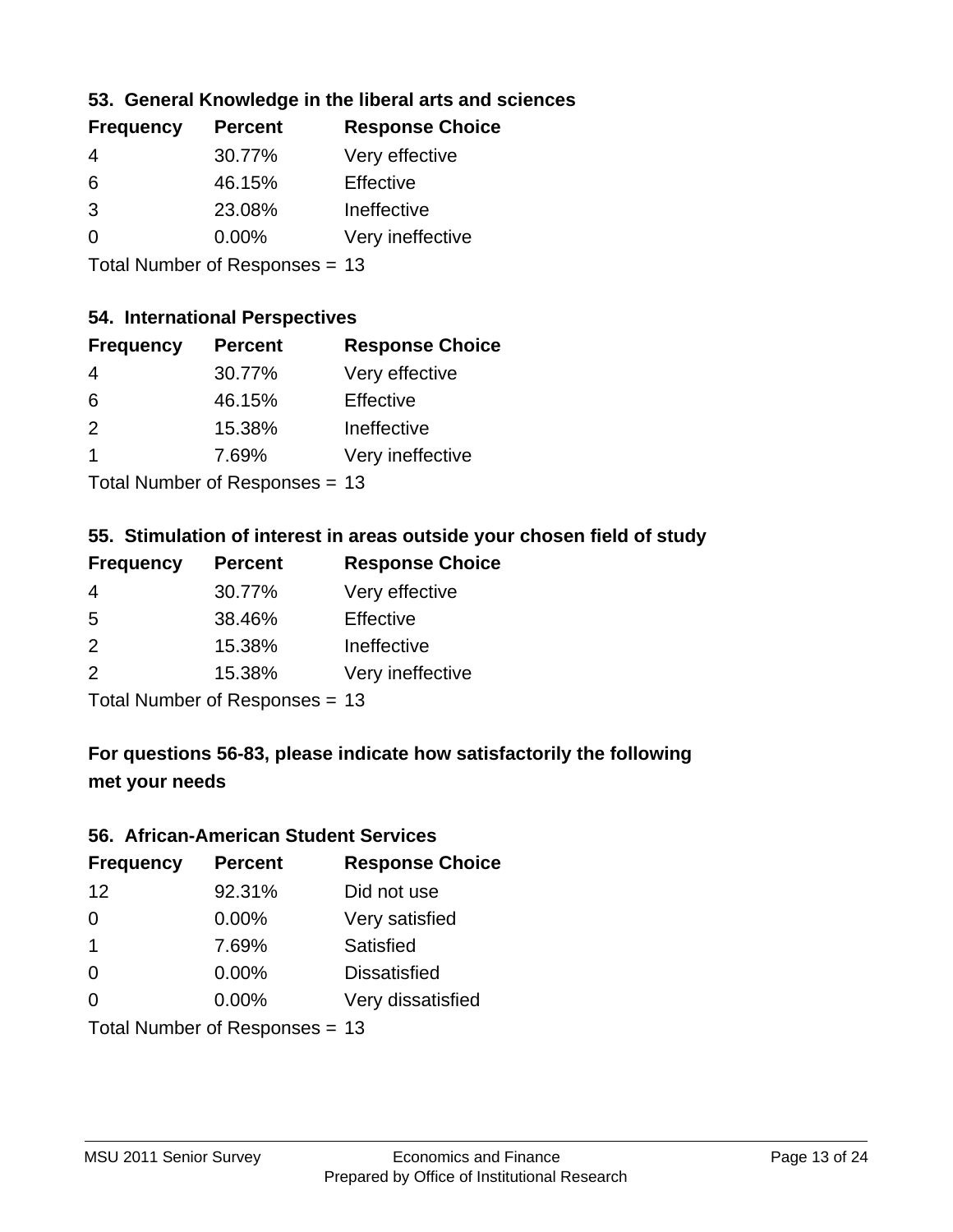#### **57. Career Services Office**

| <b>Frequency</b> | <b>Percent</b> | <b>Response Choice</b> |
|------------------|----------------|------------------------|
|                  | 7.69%          | Did not use            |
| 4                | 30.77%         | Very satisfied         |
| 6                | 46.15%         | Satisfied              |
| $\mathcal{P}$    | 15.38%         | <b>Dissatisfied</b>    |
|                  | $0.00\%$       | Very dissatisfied      |
|                  |                |                        |

Total Number of Responses = 13

## **58. Counseling and Testing Center**

| <b>Frequency</b> | <b>Percent</b>            | <b>Response Choice</b> |
|------------------|---------------------------|------------------------|
| 10               | 76.92%                    | Did not use            |
| 2                | 15.38%                    | Very satisfied         |
| 1                | 7.69%                     | <b>Satisfied</b>       |
| 0                | 0.00%                     | <b>Dissatisfied</b>    |
| 0                | $0.00\%$                  | Very dissatisfied      |
|                  | Total Number of Desponses |                        |

Total Number of Responses = 13

#### **59. Cultural programming and activities**

| <b>Frequency</b> | <b>Percent</b>                  | <b>Response Choice</b> |
|------------------|---------------------------------|------------------------|
| 12               | 92.31%                          | Did not use            |
| $\Omega$         | $0.00\%$                        | Very satisfied         |
| -1               | 7.69%                           | Satisfied              |
| $\Omega$         | 0.00%                           | <b>Dissatisfied</b>    |
| $\Omega$         | $0.00\%$                        | Very dissatisfied      |
|                  | $Total$ Number of Despanses $-$ |                        |

Total Number of Responses = 13

# **60. E-study courses**

| <b>Frequency</b> | <b>Percent</b>                 | <b>Response Choice</b> |
|------------------|--------------------------------|------------------------|
| 4                | 30.77%                         | Did not use            |
| 2                | 15.38%                         | Very satisfied         |
| 7                | 53.85%                         | Satisfied              |
| $\Omega$         | 0.00%                          | <b>Dissatisfied</b>    |
| $\Omega$         | $0.00\%$                       | Very dissatisfied      |
|                  | Total Number of Responses = 13 |                        |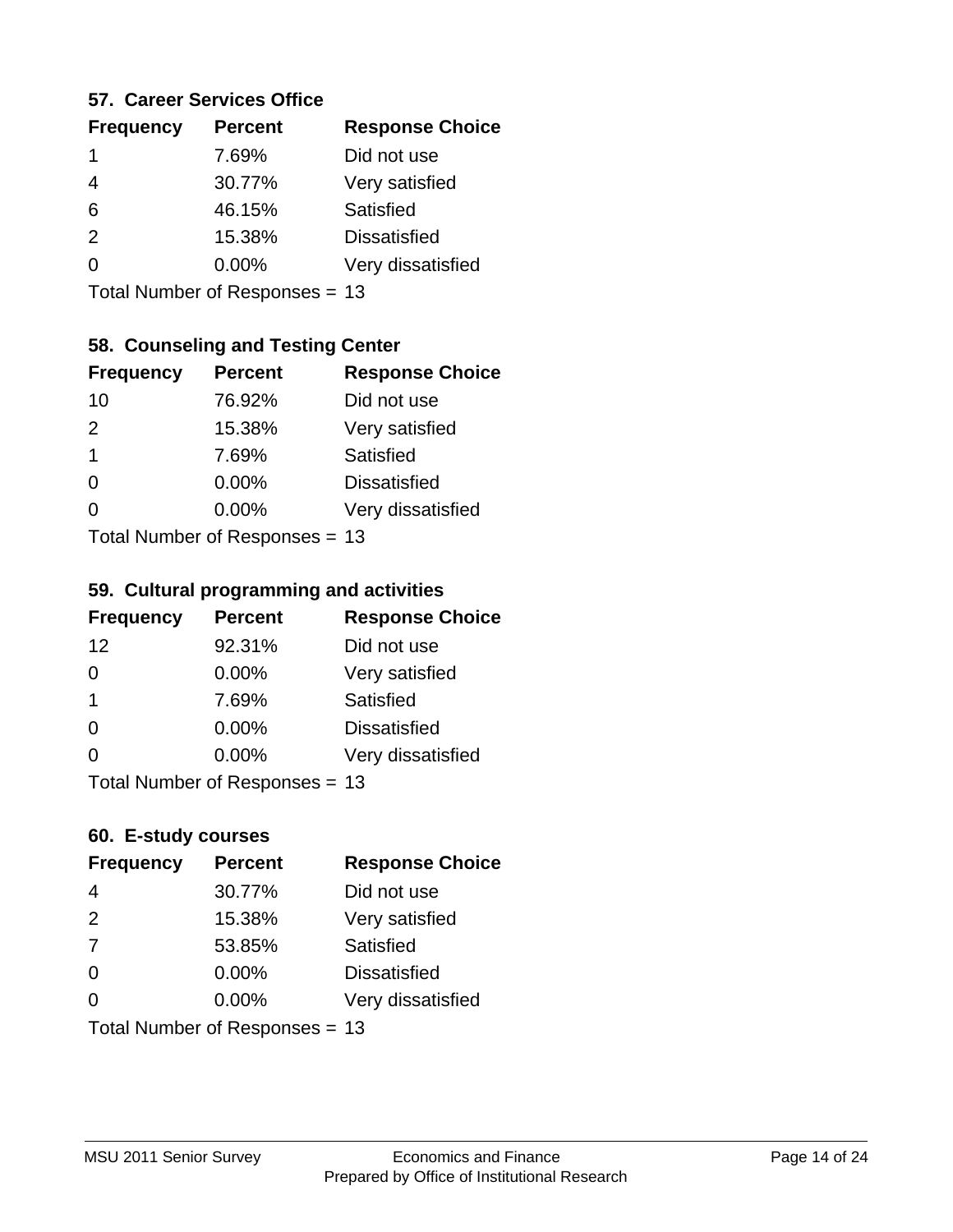#### **61. Food Services**

| <b>Frequency</b> | <b>Percent</b> | <b>Response Choice</b> |
|------------------|----------------|------------------------|
|                  | 7.69%          | Did not use            |
| $\mathcal{P}$    | 15.38%         | Very satisfied         |
| 7                | 53.85%         | Satisfied              |
| 3                | 23.08%         | <b>Dissatisfied</b>    |
| O                | $0.00\%$       | Very dissatisfied      |
|                  |                |                        |

Total Number of Responses = 13

## **62. Greek life and activities**

| <b>Frequency</b>     | <b>Percent</b>                 | <b>Response Choice</b> |
|----------------------|--------------------------------|------------------------|
| 8                    | 61.54%                         | Did not use            |
| 2                    | 15.38%                         | Very satisfied         |
| 1                    | 7.69%                          | <b>Satisfied</b>       |
| $\blacktriangleleft$ | 7.69%                          | <b>Dissatisfied</b>    |
| 1                    | 7.69%                          | Very dissatisfied      |
|                      | Total Number of Responses = 13 |                        |

**63. Health Services**

| <b>Frequency</b> | <b>Percent</b>            | <b>Response Choice</b> |
|------------------|---------------------------|------------------------|
| 7                | 53.85%                    | Did not use            |
| 3                | 23.08%                    | Very satisfied         |
| 2                | 15.38%                    | <b>Satisfied</b>       |
| $\Omega$         | $0.00\%$                  | <b>Dissatisfied</b>    |
|                  | 7.69%                     | Very dissatisfied      |
|                  | Total Number of DoEROR 0. |                        |

Total Number of Responses = 13

### **64. Honor Societies/Departmental Clubs/Special Interest Organizations**

| <b>Frequency</b> | <b>Percent</b>                 | <b>Response Choice</b> |
|------------------|--------------------------------|------------------------|
| 3                | 23.08%                         | Did not use            |
| $\overline{4}$   | 30.77%                         | Very satisfied         |
| 6                | 46.15%                         | Satisfied              |
| $\Omega$         | 0.00%                          | <b>Dissatisfied</b>    |
| $\Omega$         | 0.00%                          | Very dissatisfied      |
|                  | Total Number of Responses = 13 |                        |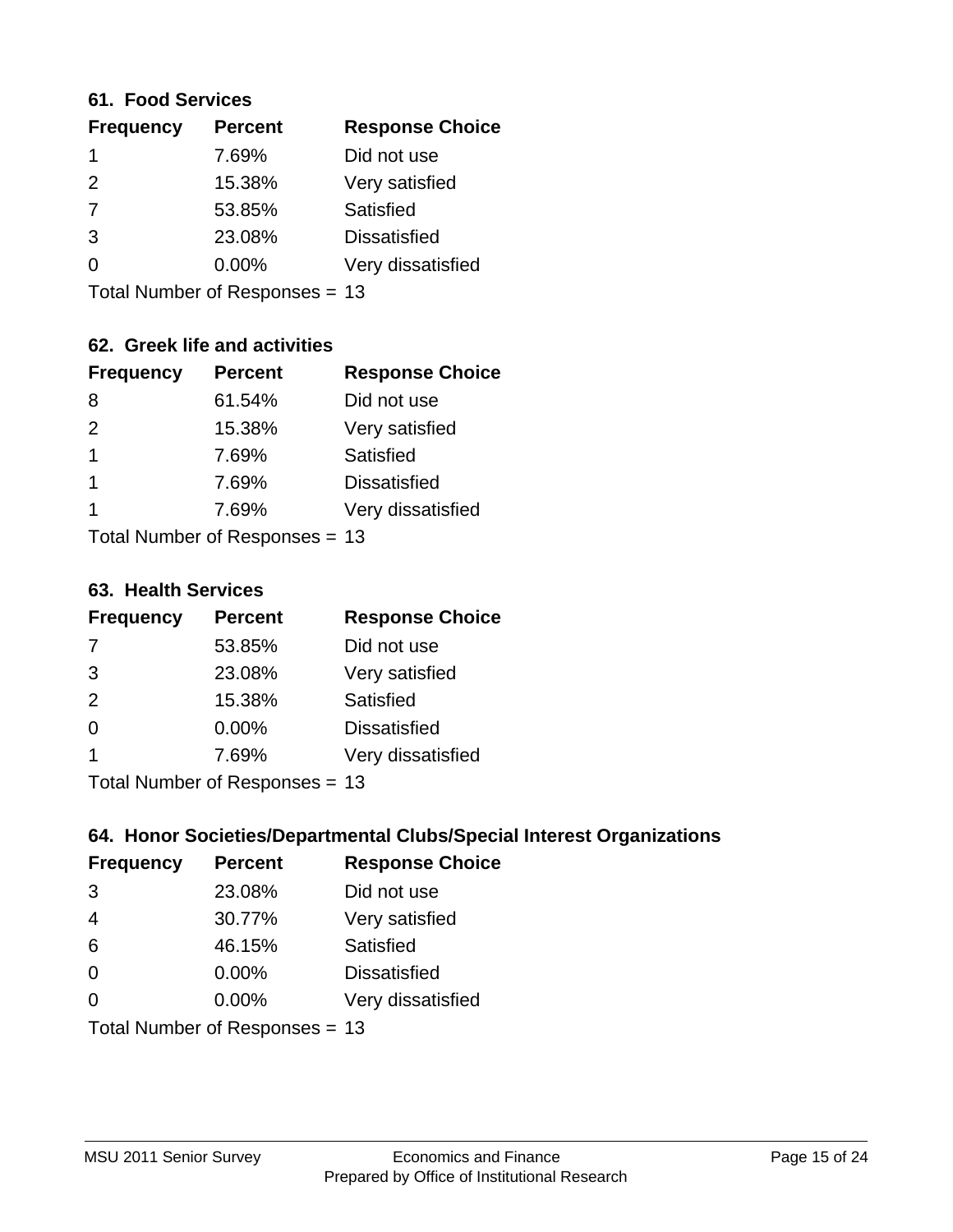### **65. International Programs and activities**

| <b>Frequency</b> | <b>Percent</b> | <b>Response Choice</b> |
|------------------|----------------|------------------------|
| 11               | 84.62%         | Did not use            |
| 2                | 15.38%         | Very satisfied         |
| 0                | $0.00\%$       | Satisfied              |
| 0                | $0.00\%$       | <b>Dissatisfied</b>    |
|                  | $0.00\%$       | Very dissatisfied      |
|                  |                |                        |

Total Number of Responses = 13

## **66. International student support services**

| <b>Frequency</b> | <b>Percent</b>            | <b>Response Choice</b> |
|------------------|---------------------------|------------------------|
| 12               | 92.31%                    | Did not use            |
| 1                | 7.69%                     | Very satisfied         |
| $\Omega$         | 0.00%                     | <b>Satisfied</b>       |
| $\Omega$         | 0.00%                     | <b>Dissatisfied</b>    |
| ∩                | 0.00%                     | Very dissatisfied      |
|                  | Total Number of Desponses |                        |

Total Number of Responses = 13

#### **67. Intramural Sports and Recreation**

| <b>Frequency</b> | <b>Percent</b>                  | <b>Response Choice</b> |
|------------------|---------------------------------|------------------------|
| 5                | 38.46%                          | Did not use            |
| $\overline{4}$   | 30.77%                          | Very satisfied         |
| $\overline{4}$   | 30.77%                          | Satisfied              |
| $\Omega$         | 0.00%                           | <b>Dissatisfied</b>    |
| $\Omega$         | 0.00%                           | Very dissatisfied      |
|                  | $Total Number of Denonose = 12$ |                        |

Total Number of Responses = 13

# **68. Lowry Center/Community College**

| <b>Frequency</b>        | <b>Percent</b>                 | <b>Response Choice</b> |
|-------------------------|--------------------------------|------------------------|
| 12                      | 92.31%                         | Did not use            |
| $\Omega$                | 0.00%                          | Very satisfied         |
| $\overline{\mathbf{1}}$ | 7.69%                          | Satisfied              |
| $\Omega$                | 0.00%                          | <b>Dissatisfied</b>    |
| $\Omega$                | 0.00%                          | Very dissatisfied      |
|                         | Total Number of Responses = 13 |                        |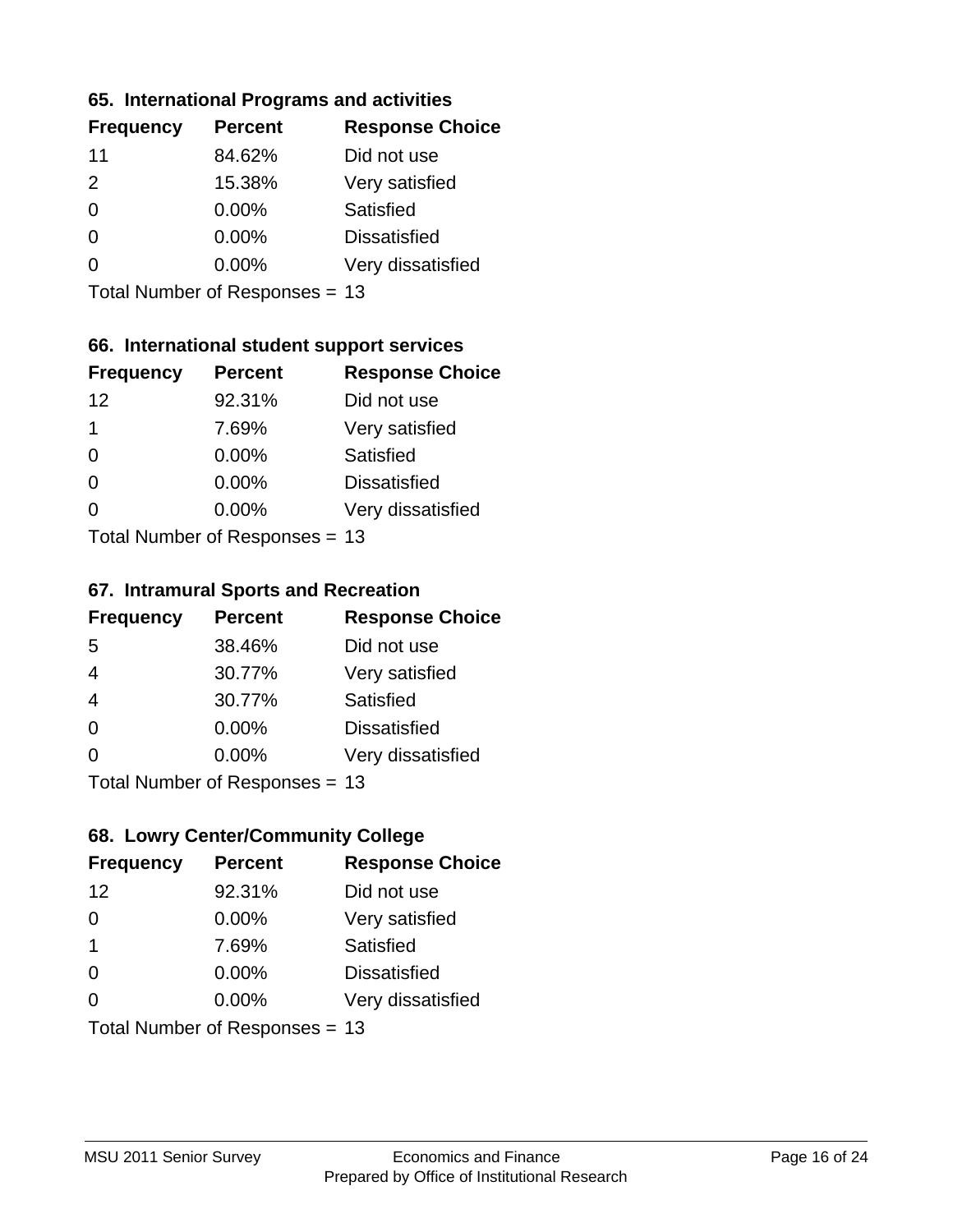# **69. Library**

| <b>Frequency</b> | <b>Percent</b> | <b>Response Choice</b> |
|------------------|----------------|------------------------|
| 1                | 7.69%          | Did not use            |
| 6                | 46.15%         | Very satisfied         |
| 6                | 46.15%         | Satisfied              |
| $\Omega$         | 0.00%          | <b>Dissatisfied</b>    |
| $\Omega$         | $0.00\%$       | Very dissatisfied      |
|                  |                |                        |

Total Number of Responses = 13

# **70. MAP Report**

| <b>Frequency</b>     | <b>Percent</b>                 | <b>Response Choice</b> |
|----------------------|--------------------------------|------------------------|
| 0                    | 0.00%                          | Did not use            |
| $\overline{4}$       | 30.77%                         | Very satisfied         |
| 5                    | 38.46%                         | Satisfied              |
| $\blacktriangleleft$ | 7.69%                          | <b>Dissatisfied</b>    |
| 3                    | 23.08%                         | Very dissatisfied      |
|                      | Total Number of Responses = 13 |                        |

### **71. MSU Web site**

| <b>Frequency</b> | <b>Percent</b>                 | <b>Response Choice</b> |
|------------------|--------------------------------|------------------------|
| $\Omega$         | $0.00\%$                       | Did not use            |
| 5                | 38.46%                         | Very satisfied         |
| 7                | 53.85%                         | Satisfied              |
| $\overline{1}$   | 7.69%                          | <b>Dissatisfied</b>    |
| ∩                | 0.00%                          | Very dissatisfied      |
|                  | Total Number of Responses = 13 |                        |

# **72. NCAA Sports**

| <b>Frequency</b>        | <b>Percent</b>                 | <b>Response Choice</b> |
|-------------------------|--------------------------------|------------------------|
| 6                       | 46.15%                         | Did not use            |
| 2                       | 15.38%                         | Very satisfied         |
| $\mathbf 1$             | 7.69%                          | Satisfied              |
| 3                       | 23.08%                         | <b>Dissatisfied</b>    |
| $\overline{\mathbf{1}}$ | 7.69%                          | Very dissatisfied      |
|                         | Total Number of Responses = 13 |                        |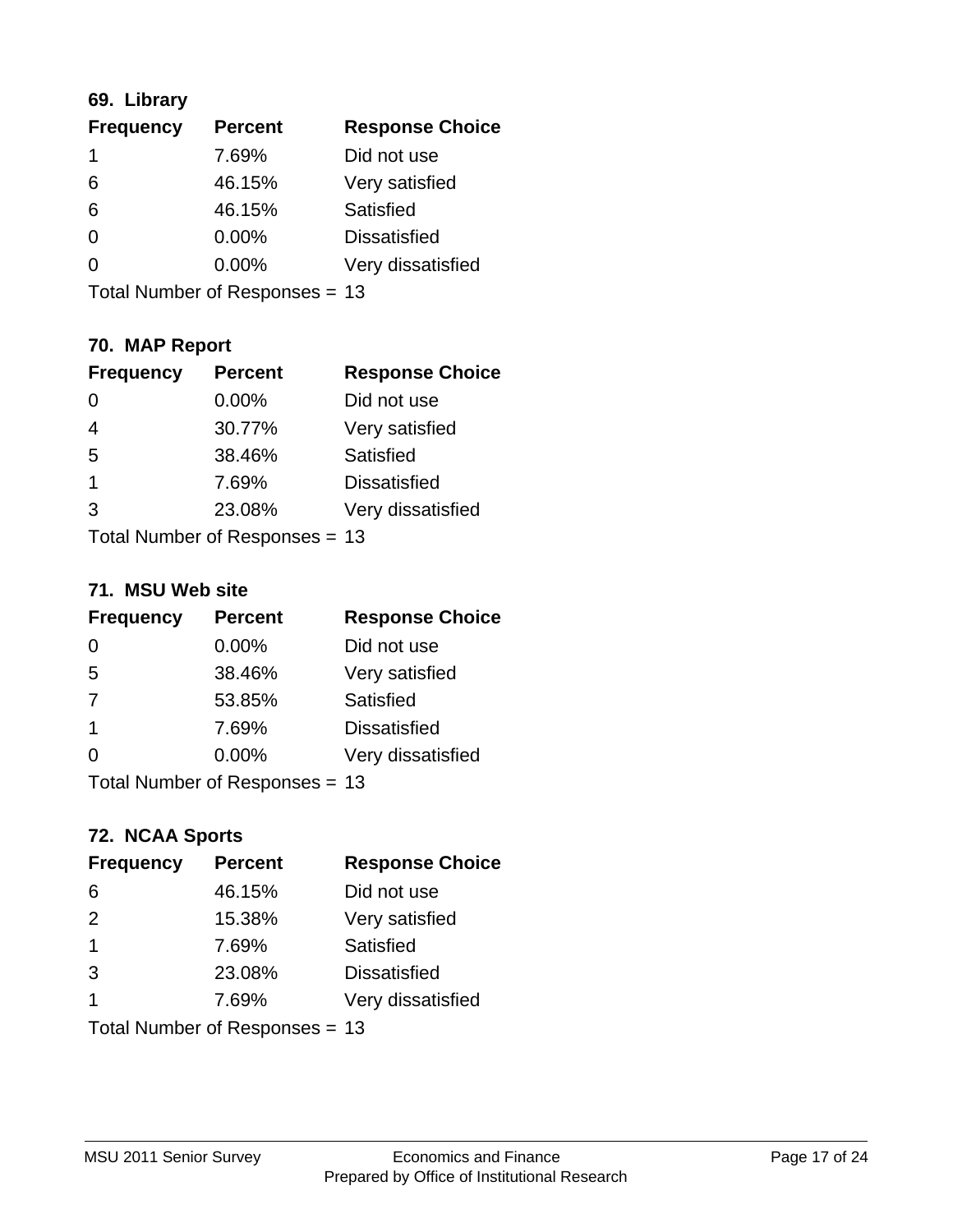### **73. Online courses that are not e-study**

| <b>Frequency</b> | <b>Percent</b> | <b>Response Choice</b> |
|------------------|----------------|------------------------|
|                  | 75.00%         | Did not use            |
|                  | 8.33%          | Very satisfied         |
| $\mathcal{P}$    | 16.67%         | Satisfied              |
| 0                | $0.00\%$       | <b>Dissatisfied</b>    |
|                  | $0.00\%$       | Very dissatisfied      |
|                  |                |                        |

Total Number of Responses = 12

# **74. Racer Touch Registration**

| <b>Frequency</b>            | <b>Percent</b> | <b>Response Choice</b> |
|-----------------------------|----------------|------------------------|
| 0                           | 0.00%          | Did not use            |
| 5                           | 41.67%         | Very satisfied         |
| 2                           | 16.67%         | Satisfied              |
| 1                           | 8.33%          | <b>Dissatisfied</b>    |
| $\overline{4}$              | 33.33%         | Very dissatisfied      |
| Total Number of Despesses - |                |                        |

Total Number of Responses = 12

### **75. Residential College programming and activities**

| <b>Frequency</b> | <b>Percent</b>                  | <b>Response Choice</b> |
|------------------|---------------------------------|------------------------|
| 4                | 33.33%                          | Did not use            |
| $\overline{4}$   | 33.33%                          | Very satisfied         |
| 3                | 25.00%                          | Satisfied              |
| -1               | 8.33%                           | <b>Dissatisfied</b>    |
| $\Omega$         | $0.00\%$                        | Very dissatisfied      |
|                  | $Total Number of Denonose = 12$ |                        |

I otal Number of Responses = 12

# **76. Scholarships/grants/student employment**

| <b>Frequency</b> | <b>Percent</b>                 | <b>Response Choice</b> |
|------------------|--------------------------------|------------------------|
| 3                | 25.00%                         | Did not use            |
| 5                | 41.67%                         | Very satisfied         |
| 2                | 16.67%                         | Satisfied              |
| $\mathbf 1$      | 8.33%                          | <b>Dissatisfied</b>    |
| 1                | 8.33%                          | Very dissatisfied      |
|                  | Total Number of Responses = 12 |                        |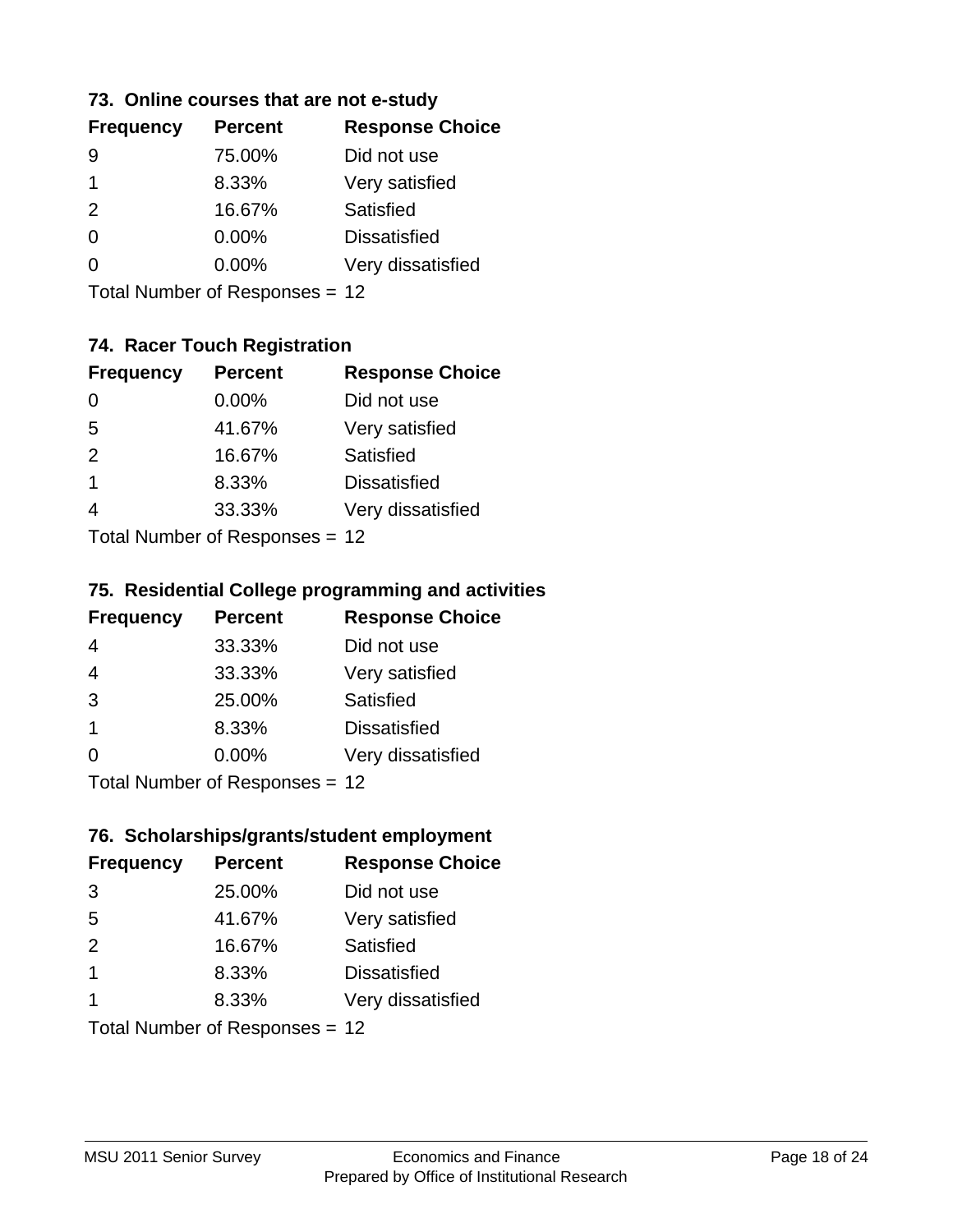### **77. Security Services**

| <b>Frequency</b> | <b>Percent</b> | <b>Response Choice</b> |
|------------------|----------------|------------------------|
| 5                | 41.67%         | Did not use            |
| $\mathcal{P}$    | 16.67%         | Very satisfied         |
| 3                | 25.00%         | Satisfied              |
| $\mathcal{P}$    | 16.67%         | <b>Dissatisfied</b>    |
| $\Omega$         | $0.00\%$       | Very dissatisfied      |
|                  |                |                        |

Total Number of Responses = 12

# **78. Services for non-traditional students**

| <b>Frequency</b>             | <b>Percent</b> | <b>Response Choice</b> |
|------------------------------|----------------|------------------------|
| 11                           | 91.67%         | Did not use            |
| 1                            | 8.33%          | Very satisfied         |
| $\Omega$                     | $0.00\%$       | Satisfied              |
| $\Omega$                     | 0.00%          | <b>Dissatisfied</b>    |
| 0                            | $0.00\%$       | Very dissatisfied      |
| $Total Number of DoEROROR -$ |                |                        |

Total Number of Responses = 12

### **79. Student Support Services (Trio)**

| <b>Frequency</b> | <b>Percent</b>               | <b>Response Choice</b> |
|------------------|------------------------------|------------------------|
| 11               | 91.67%                       | Did not use            |
| 1                | 8.33%                        | Very satisfied         |
| $\Omega$         | $0.00\%$                     | Satisfied              |
| $\Omega$         | $0.00\%$                     | <b>Dissatisfied</b>    |
| $\Omega$         | $0.00\%$                     | Very dissatisfied      |
|                  | $Total Number of Denonce 42$ |                        |

Total Number of Responses = 12

# **80. Student PIN System**

| <b>Frequency</b> | <b>Percent</b>                 | <b>Response Choice</b> |
|------------------|--------------------------------|------------------------|
| 0                | 0.00%                          | Did not use            |
| $\overline{4}$   | 33.33%                         | Very satisfied         |
| 6                | 50.00%                         | Satisfied              |
| 2                | 16.67%                         | <b>Dissatisfied</b>    |
| 0                | $0.00\%$                       | Very dissatisfied      |
|                  | Total Number of Responses = 12 |                        |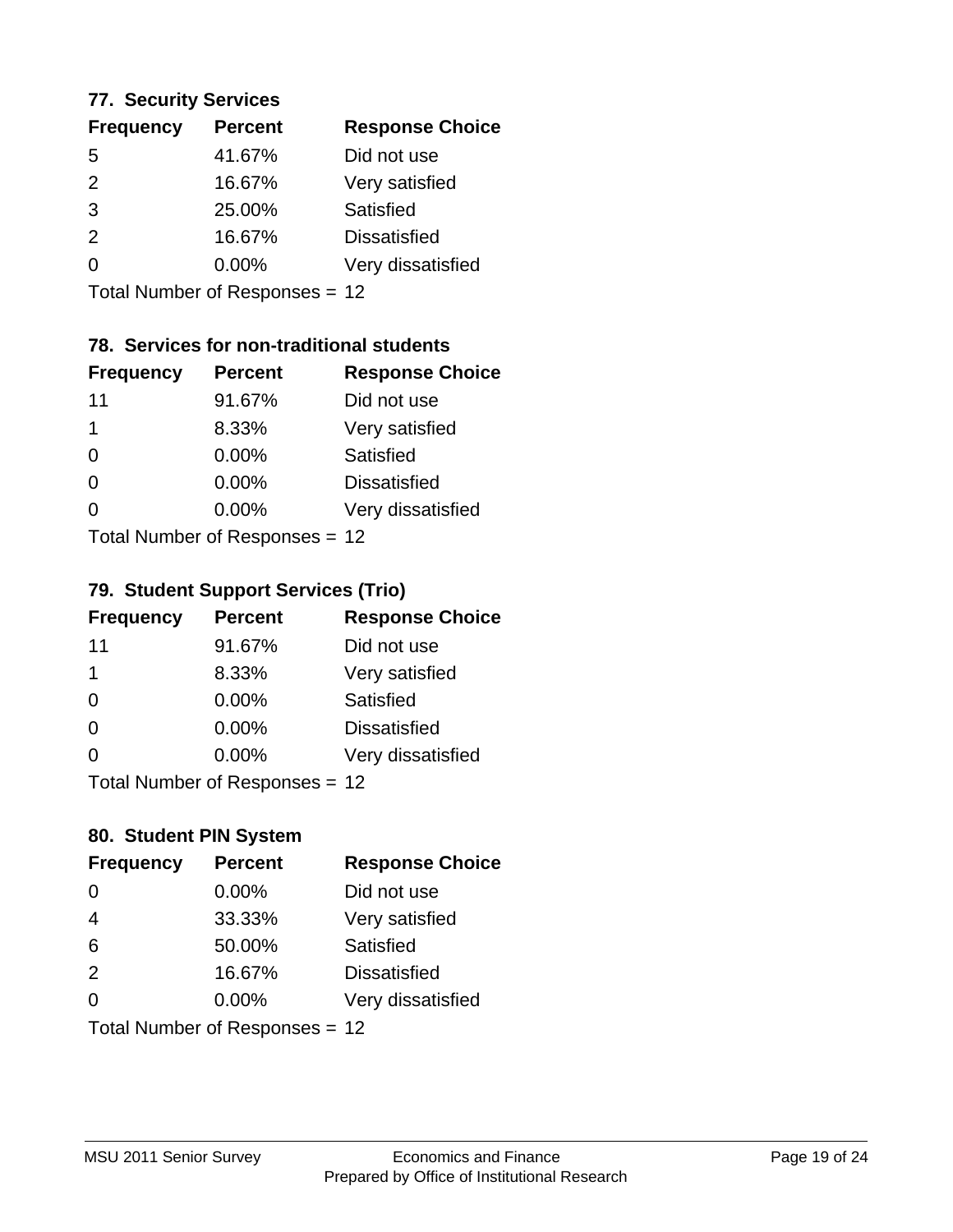### **81. Student Records/Transcript Services**

| <b>Frequency</b> | <b>Percent</b> | <b>Response Choice</b> |
|------------------|----------------|------------------------|
|                  | 8.33%          | Did not use            |
| 5                | 41.67%         | Very satisfied         |
| 6                | 50.00%         | Satisfied              |
| ∩                | $0.00\%$       | <b>Dissatisfied</b>    |
| O                | $0.00\%$       | Very dissatisfied      |

Total Number of Responses = 12

## **82. Computer and Internet access for study and research needs**

| <b>Frequency</b> | <b>Percent</b>            | <b>Response Choice</b> |
|------------------|---------------------------|------------------------|
| 1                | 8.33%                     | Did not use            |
| 5                | 41.67%                    | Very satisfied         |
| 4                | 33.33%                    | Satisfied              |
| -1               | 8.33%                     | <b>Dissatisfied</b>    |
| 1                | 8.33%                     | Very dissatisfied      |
|                  | Total Number of Deepersee |                        |

Total Number of Responses = 12

#### **83. Women's Center**

| <b>Frequency</b> | <b>Percent</b>             | <b>Response Choice</b> |
|------------------|----------------------------|------------------------|
| 11               | 91.67%                     | Did not use            |
| $\mathbf 1$      | 8.33%                      | Very satisfied         |
| $\Omega$         | $0.00\%$                   | Satisfied              |
| $\Omega$         | $0.00\%$                   | <b>Dissatisfied</b>    |
| $\Omega$         | 0.00%                      | Very dissatisfied      |
|                  | Total Number of Deepersoon |                        |

Total Number of Responses = 12

# **84. To what extent did you participate in Residential College activities?**

| <b>Frequency</b> | <b>Percent</b>             | <b>Response Choice</b> |
|------------------|----------------------------|------------------------|
| 3                | 25.00%                     | Did not participate    |
| 4                | 33.33%                     | Frequently             |
| $\mathcal{P}$    | 16.67%                     | Occasionally           |
| 3                | 25.00%                     | Seldom                 |
|                  | Tatal Number of Desperance |                        |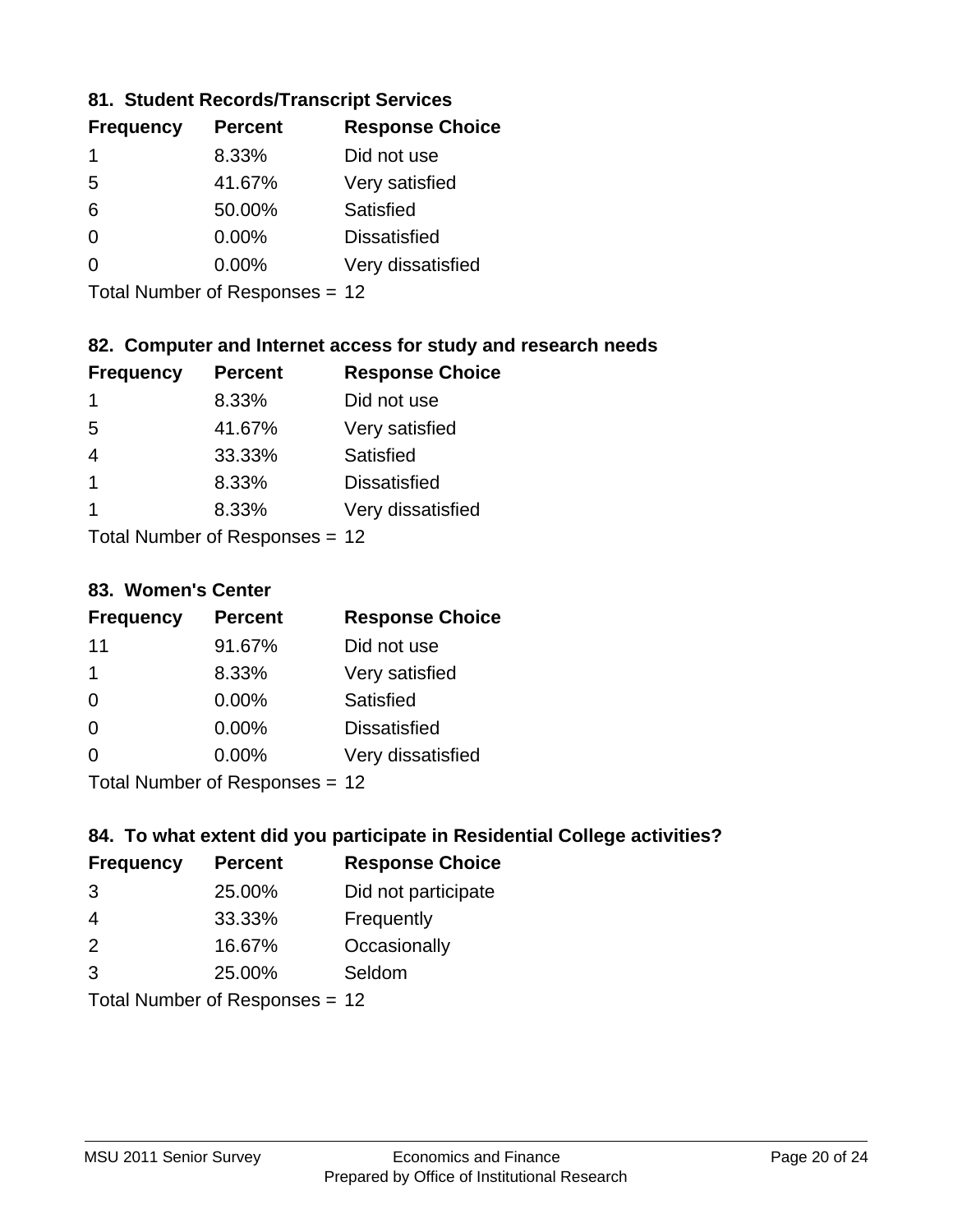| <b>Frequency</b> | <b>Percent</b> | <b>Response Choice</b>                 |
|------------------|----------------|----------------------------------------|
| 3                | 25.00%         | Not familiar with Residential Colleges |
| $\overline{4}$   | 33.33%         | Very positive                          |
| -5               | 41.67%         | <b>Positive</b>                        |
| $\overline{0}$   | 0.00%          | <b>Negative</b>                        |
| -0               | $0.00\%$       | Very negative                          |
|                  |                |                                        |

**85. Which phrase best describes your opinion of Residential Colleges?**

Total Number of Responses = 12

### **Questions 86-95**

**University Graduate." Please indicate how effective your MSU experience was in The University has formulated ten desired "Characteristics of the Murray State enhancing your abilities in each area.**

**86. Engage in mature, independent and creative thought and express that thought effectively in oral and written communication;**

| <b>Percent</b> | <b>Response Choice</b> |
|----------------|------------------------|
| 33.33%         | Very effective         |
| 58.33%         | Effective              |
| 8.33%          | Ineffective            |
| $0.00\%$       | Very ineffective       |
|                |                        |

Total Number of Responses = 12

**87. Understand and apply the critical and scientific methodologies that** 

**academic disciplines employ to discover knowledge and ascertain its validity;**

| <b>Frequency</b> | <b>Percent</b> | <b>Response Choice</b> |
|------------------|----------------|------------------------|
| 2                | 16.67%         | Very effective         |
| 9                | 75.00%         | Effective              |
| $\Omega$         | 0.00%          | Ineffective            |
|                  | 8.33%          | Very ineffective       |
|                  |                |                        |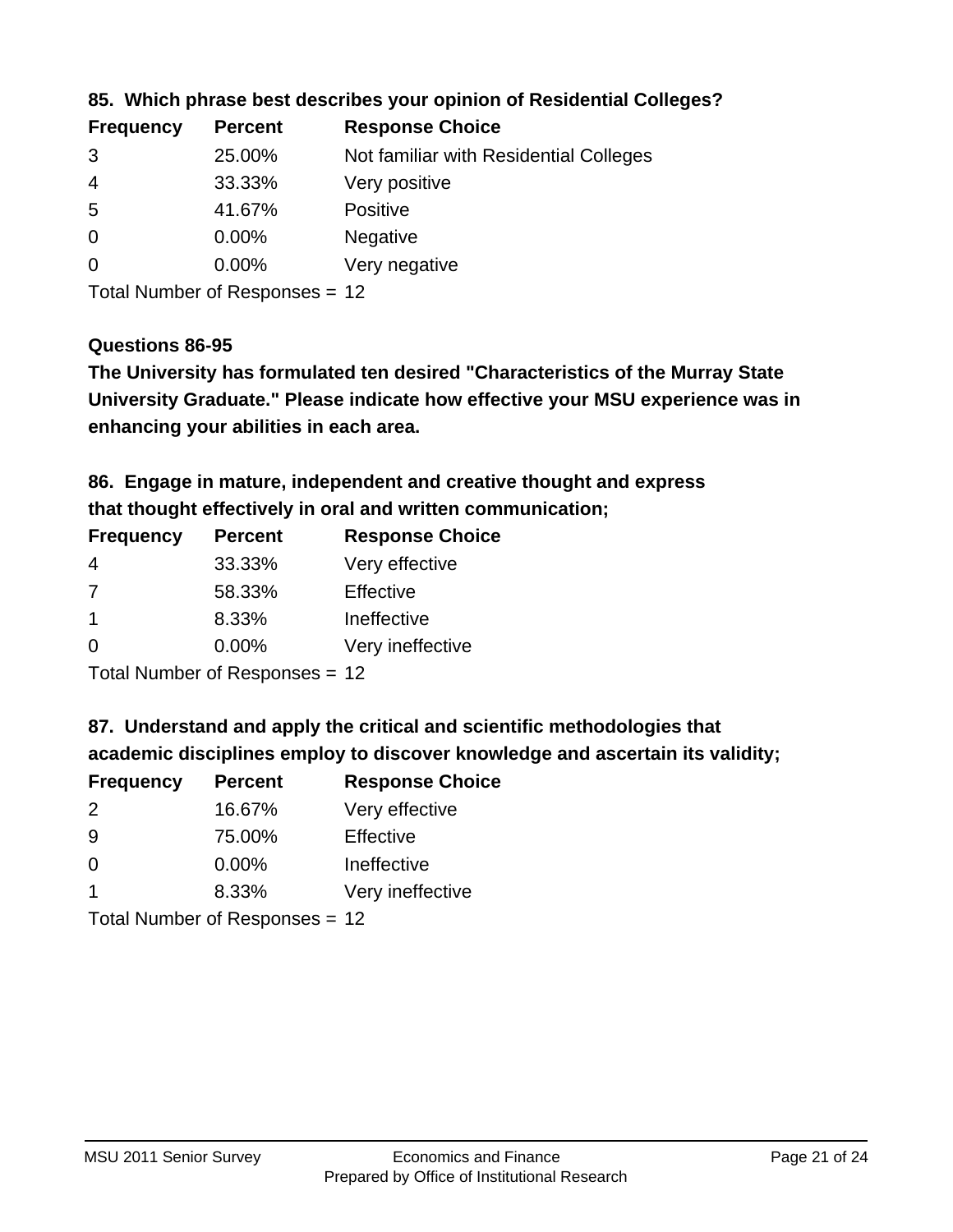### **88. Apply sound standards of information gathering, analysis and evaluation to reach logical decisions;**

| <b>Frequency</b> | <b>Percent</b> | <b>Response Choice</b> |
|------------------|----------------|------------------------|
| 6                | 50.00%         | Very effective         |
| 5                | 41.67%         | Effective              |
| -1               | 8.33%          | Ineffective            |
| $\Omega$         | 0.00%          | Very ineffective       |
|                  |                |                        |

Total Number of Responses = 12

# **89. Understand the roles and applications of science and technology in the solution of the problems of a changing world;**

| <b>Frequency</b> | <b>Percent</b>                                                | <b>Response Choice</b> |
|------------------|---------------------------------------------------------------|------------------------|
| 3                | 25.00%                                                        | Very effective         |
| 8                | 66.67%                                                        | Effective              |
| -1               | 8.33%                                                         | Ineffective            |
| $\Omega$         | 0.00%                                                         | Very ineffective       |
|                  | $\tau$ and $\tau$ and $\tau$ and $\tau$ and $\tau$ and $\tau$ |                        |

Total Number of Responses = 12

# **90. Demonstrate a critical understanding of the world's historical, literary, philosophical, and artistic traditions;**

| <b>Frequency</b> | <b>Percent</b> | <b>Response Choice</b> |
|------------------|----------------|------------------------|
| 4                | 33.33%         | Very effective         |
| $\overline{4}$   | 33.33%         | Effective              |
| 3                | 25.00%         | Ineffective            |
|                  | 8.33%          | Very ineffective       |
|                  |                |                        |

Total Number of Responses = 12

# **91. Understand the dynamics of cultural diversity, of competing economic and political systems, and of complex moral and ethical issues;**

| <b>Frequency</b> | <b>Percent</b>                 | <b>Response Choice</b> |
|------------------|--------------------------------|------------------------|
| 6                | 50.00%                         | Very effective         |
| 6                | 50.00%                         | Effective              |
| $\Omega$         | 0.00%                          | Ineffective            |
| $\Omega$         | $0.00\%$                       | Very ineffective       |
|                  | Total Number of Responses = 12 |                        |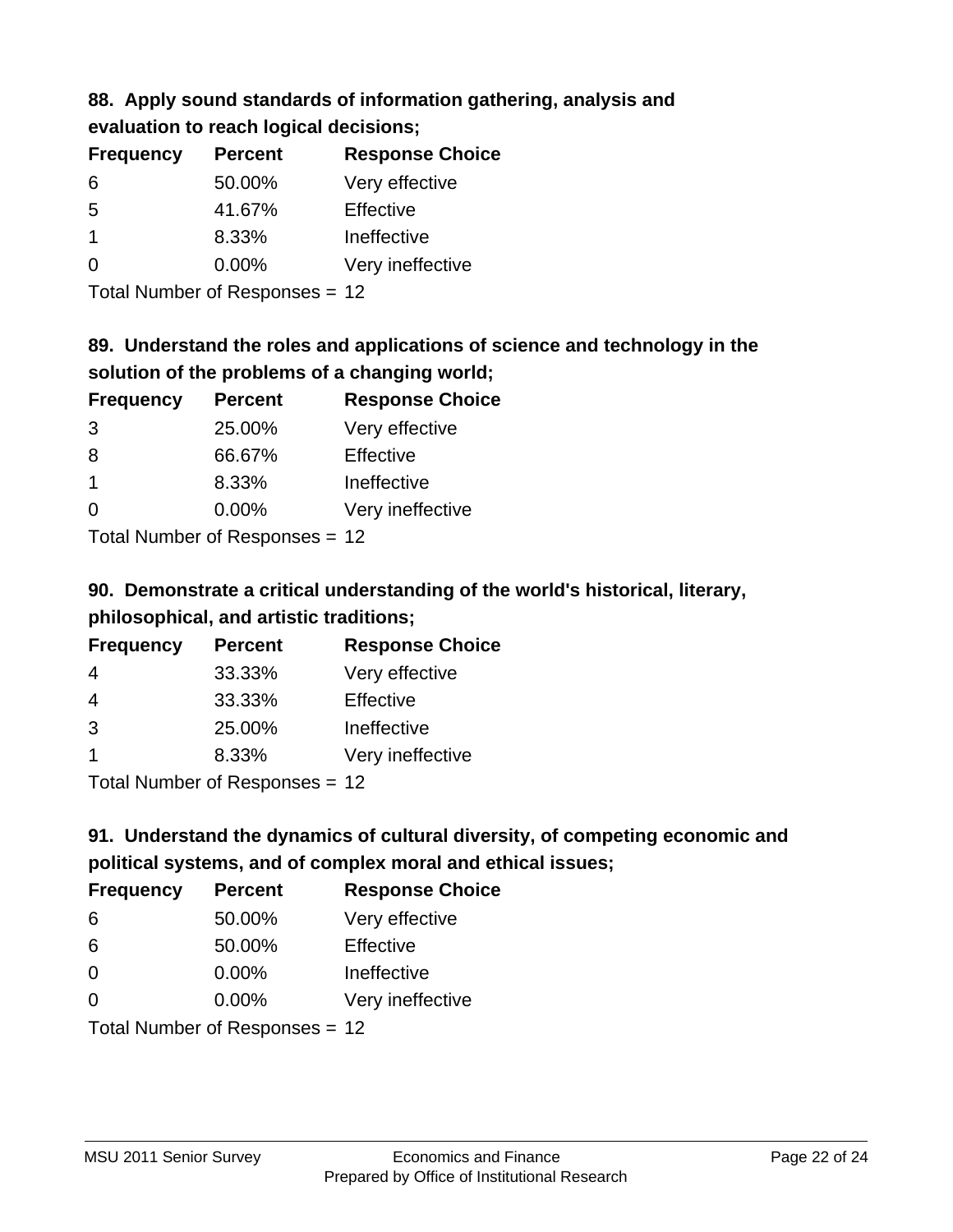# **92. Understand the nature of and engage in ethical behavior and**

**responsible citizenship;**

| <b>Frequency</b> | <b>Percent</b> | <b>Response Choice</b> |
|------------------|----------------|------------------------|
| .5               | 41.67%         | Very effective         |
| 7                | 58.33%         | Effective              |
| $\Omega$         | $0.00\%$       | Ineffective            |
| $\Omega$         | $0.00\%$       | Very ineffective       |
|                  |                |                        |

Total Number of Responses = 12

# **93. Understand the importance of the behaviors necessary to maintain a healthy lifestyle;**

| <b>Frequency</b>          | <b>Percent</b> | <b>Response Choice</b> |
|---------------------------|----------------|------------------------|
| 6                         | 50.00%         | Very effective         |
| 4                         | 33.33%         | Effective              |
| 2                         | 16.67%         | Ineffective            |
| $\Omega$                  | 0.00%          | Very ineffective       |
| Total Number of Desponses |                |                        |

Total Number of Responses = 12

# **94. Demonstrate mastery of a chosen field of study; and**

| <b>Frequency</b> | <b>Percent</b> | <b>Response Choice</b> |
|------------------|----------------|------------------------|
| 6                | 50.00%         | Very effective         |
| 6                | 50.00%         | Effective              |
| $\Omega$         | 0.00%          | Ineffective            |
| $\Omega$         | 0.00%          | Very ineffective       |
|                  |                |                        |

Total Number of Responses = 12

# **95. Value intellectual pursuit and continuous learning in a changing world.**

| <b>Frequency</b> | <b>Percent</b>            | <b>Response Choice</b> |
|------------------|---------------------------|------------------------|
| 6                | 50.00%                    | Very effective         |
| -5               | 41.67%                    | Effective              |
| $\overline{1}$   | 8.33%                     | Ineffective            |
| $\Omega$         | 0.00%                     | Very ineffective       |
|                  | Total Number of Deepensee |                        |